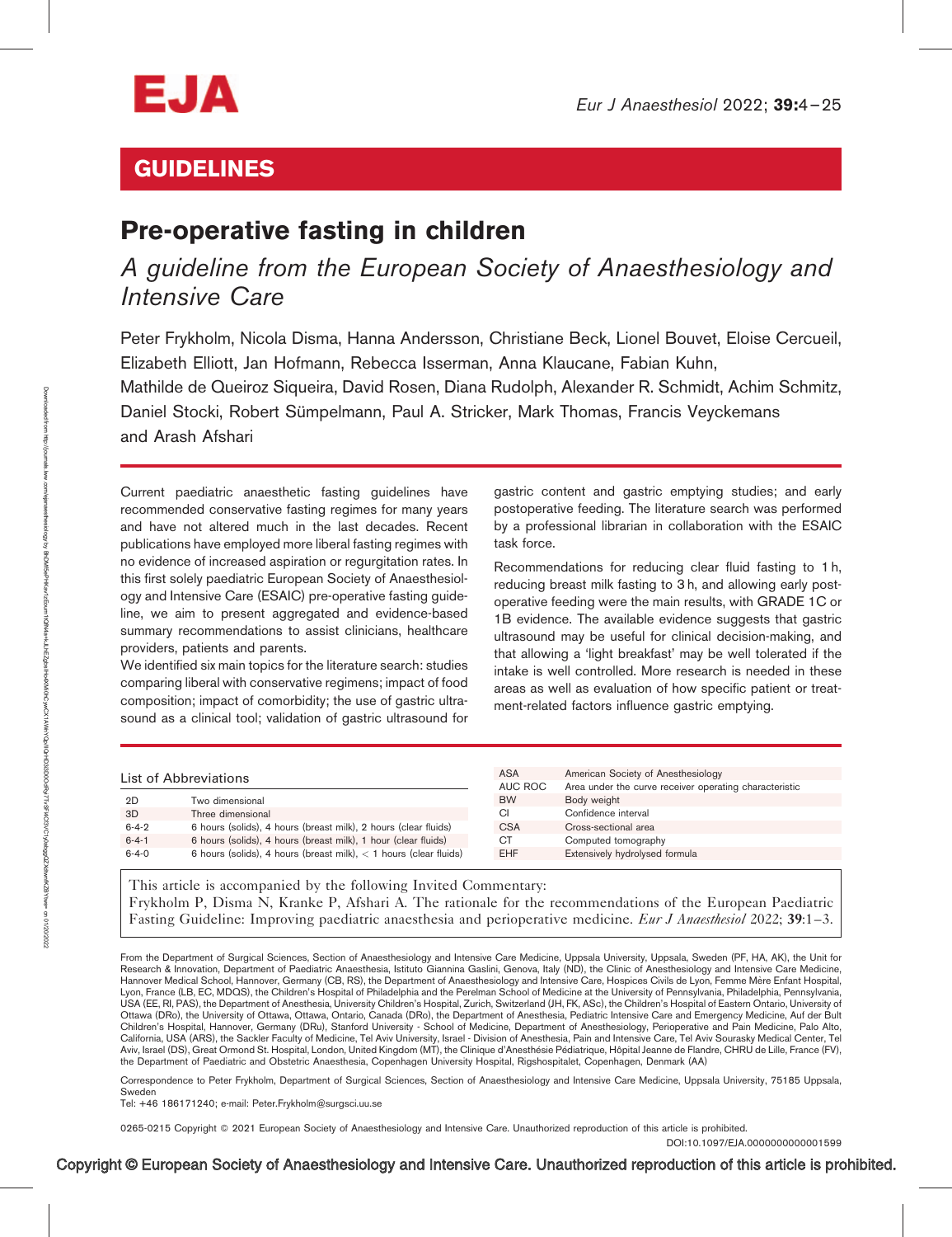# EJA

| <b>ESAIC</b> | European Society of Anaesthesiology                        | <b>NPO</b>   | Nil per os                                    |
|--------------|------------------------------------------------------------|--------------|-----------------------------------------------|
| <b>GAA</b>   | Gastric Antral Area (synonym: gastric CSA)                 | <b>NUD</b>   | Non-ulcer dyspepsia                           |
| GCV          | Gastric content volume                                     | <b>PACU</b>  | Post anaesthesia care unit                    |
| <b>GE</b>    | Gastric emptying                                           | <b>PHF</b>   | Partially hydrolysed formula                  |
| <b>GERD</b>  | Gastro-oesophageal reflux disease                          | <b>PICO</b>  | Population, Intervention, Comparison, Outcome |
| <b>GFV</b>   | Gastric fluid volume (equals GCV if there are no solids in | <b>POV</b>   | Post-operative vomiting                       |
|              | the stomach)                                               | <b>RCT</b>   | Randomised controlled trial                   |
| GUS          | Gastric ultrasound                                         | <b>RLD</b>   | Right lateral decubitus                       |
| <b>IPF</b>   | Intact protein formula                                     | <b>SPECT</b> | Single photon emission tomography             |
| <b>MAP</b>   | Mean arterial pressure                                     | <b>SUBE</b>  | Supine position with upper body elevated      |
| <b>MRI</b>   | Magnetic resonance imaging                                 | US           | Ultrasound                                    |

# Introduction

Current paediatric anaesthetic fasting guidelines have recommended conservative fasting regimes for many years and have not altered much in the last decades. $1-3$  In this first solely paediatric European Society of Anaesthesiology and Intensive Care (ESAIC) pre-operative fasting guideline, we aim to present aggregated and evidence-based summary recommendations to assist clinicians, healthcare providers, patients and parents.

Most commonly, the published literature advocates minimum fasting times of 6 h for food and formula, 3 to 4 h for breast milk and 2 h for clear fluid. These protocols have a good safety record in terms of low aspiration and regurgitation rates but often come at the cost of excessive fasting times, thirst and distress.<sup>4</sup> Furthermore, several articles have demonstrated that a 2-h clear fluid fasting rule translates into real-world median fasting times of 6 to  $13 h<sup>5,6</sup>$ 

Recent publications have employed more liberal fasting regimens with no evidence of increased aspiration or regurgitation rate.<sup>7–9</sup> Pulmonary aspiration of gastric content per se is a rare event in children. When aspiration of clear fluids does occur, whatever the fluid fasting regimen, the clinical consequence is rarely beyond the need for prolonged monitoring and sometimes antibiotic therapy.<sup>10–14</sup>

Lately, there has been an increased interest in the use of MRI and ultrasound to examine the nature, volume and emptying rate of gastric contents. This has the potential for a more scientific appraisal of residual gastric contents under various fasting conditions in children.<sup>15</sup>

International consensus has been shifting towards a more liberal policy of 1 h for clear fluids and 1 h is endorsed by several national societies in Europe, North America (Canada) and Australasia.16–19

In this document, we critically appraise the current literature in the field and provide a graded and evidence-based set of pre-operative fasting guidelines for paediatric patients.

# Materials and methods

The European Society of Anaesthesiology and Intensive Care appointed a core panel of experts, including members from the European Society for Paediatric Anaesthesiology, the Canadian Pediatric Anesthesia Society and the Society for Pediatric Anesthesia to develop guidelines for pre-operative fasting in children. Clinical queries were developed in the form of six Population/Intervention/Comparison/ Outcome (PICO) groups and then further into 17 elements for the search strategy (see Appendix 1, [http://links.lww.](http://links.lww.com/EJA/A615) [com/EJA/A615](http://links.lww.com/EJA/A615)).

The complete list of PICOs was then revised and approved by the task force. PICOs generated the research questions which have been addressed in this article. The main clinical queries were:

- (1) What are the risks and benefits associated with a change from the current pre-operative fasting regimen, based on the guidelines published in 2011, to more liberal regimens?
- (2) What is the impact of composition, amount and consistency of food or fluid on gastric emptying in a clinical or simulated fasting setting?
- (3) What is the impact of comorbidity, medication and other environmental or patient factors in a clinical or simulated fasting setting?
- (4) Can gastric ultrasound (GUS) be used as a clinical decision-making tool to evaluate the risk of pulmonary aspiration?
- (5) Can GUS in children be validated as a diagnostic tool to determine gastric content and/or half-time of gastric emptying?
- (6) What are the risks and benefits of early postoperative feeding in terms of patient comfort vs. the risk of adverse effects?

# Criteria for considering studies for data analysis Types of studies

Data analysis included all randomised, parallel and quasirandomised studies (including cross-over studies) and observational studies performed in children that addressed any of the above queries. Both clinical studies of fasting times in various settings and experimental studies of gastric emptying were included. Prior metaanalyses were considered when available and meeting the inclusion criteria. Data from quasi-randomised and observational and large retrospective studies were included due to the small number of randomised controlled trials (RCTs). Reviews, case series and case reports as well as published abstracts from conference proceedings and registered but not completed studies were excluded.

# Types of participants

The qualitative and quantitative analysis of the literature was confined to children in all age groups from premature

Eur J Anaesthesiol 2022; 39:4–25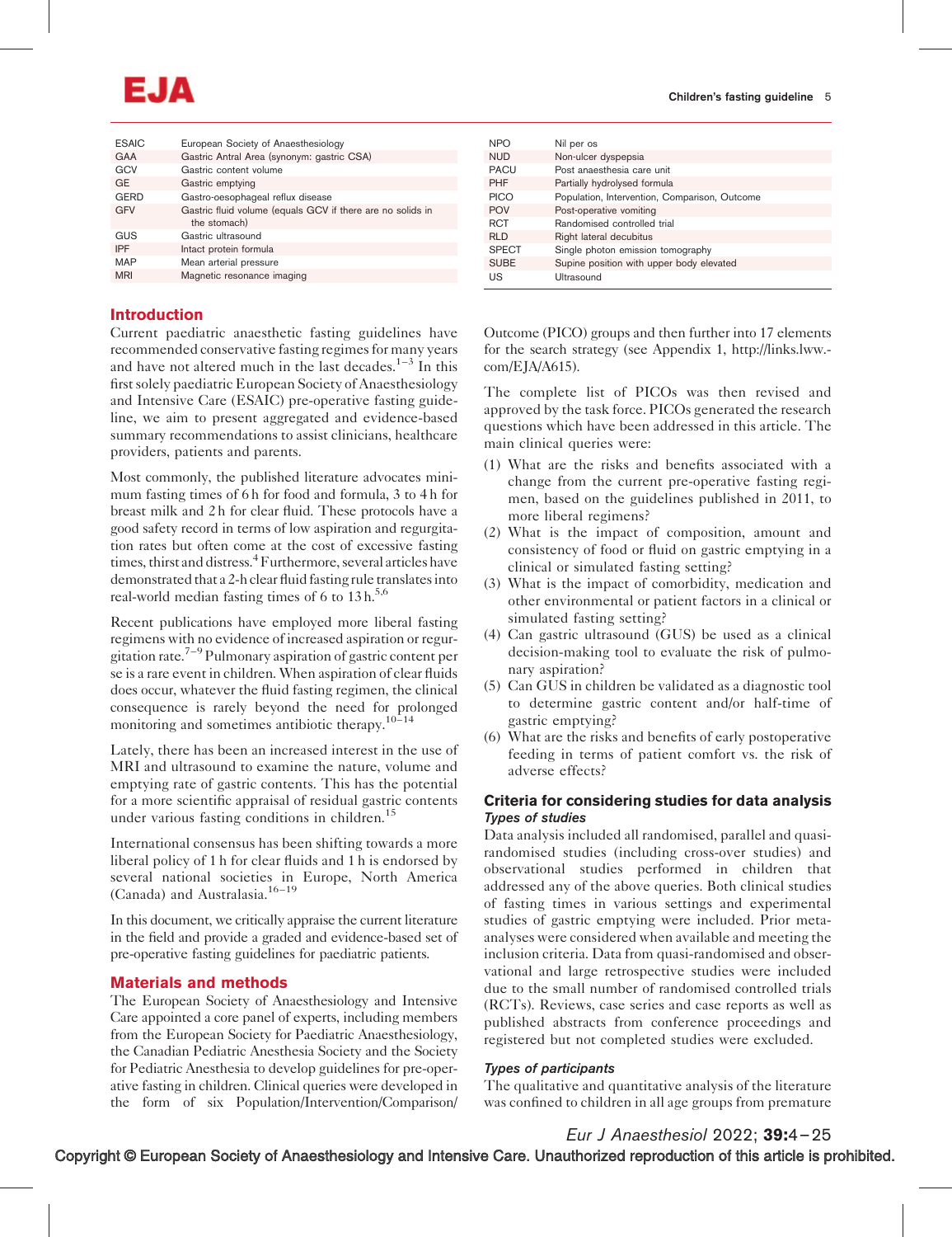infants up to the age of 17 years, with or without specified comorbidity. Studies including a mix of paediatric and adult populations were reviewed if they included mostly paediatric patients. When data were lacking in the paediatric population, information was in some cases extrapolated from relevant adult studies.

# Types of interventions

We included the following interventions: implementation of different fasting regimens, ingestion of a specified drink or foodstuff and/or specified volume with subsequent analysis of gastric emptying with ultrasound, MRI, radionuclide imaging or aspiration of gastric contents.

# Types of comparators

Standard fasting regimens (in fasting time studies), imaging modalities other than ultrasound (in GUS validation studies), healthy children (in studies of the effect of comorbidity or extreme age groups).

### Types of outcomes

Outcomes included the incidence of pulmonary aspiration or regurgitation, real fasting time and gastric emptying time.

#### Search methods for identification of studies

The list of PICO questions was sent to the core panel for discussion, amendment and approval. After recruiting 12 members to the panel, six task force groups typically consisting of one senior researcher and two junior researcher/ clinicians were formed. Each task force group was allocated one of the research questions and set of PICOs described in Appendix 1, [http://links.lww.com/EJA/A615.](http://links.lww.com/EJA/A615)

The literature search strategy was developed by the trial search specialist (Janne Vendt) in close collaboration with author P.F. and the ESAIC group methodologist and Cochrane editor (A.A.). The literature search was conducted in MEDLINE (OvidSP), EMBASE (OvidSP), CINAHL and Cochrane Central Register of Controlled Trials (CEN-TRAL). All searches were restricted to the English language from 1990 to 2019. A similar search strategy was used for all the databases. The electronic database search was run in October 2019 by J.V. and repeated in September 2020 by trial search specialist Kazuko Gustavsson (Uppsala University, Uppsala, Sweden). The panel members were also encouraged to add any missing papers of interest of which they were aware and to conduct related searches themselves. The titles resulting from the searches were divided into 10 approximately equal parts and screened by authors H.A., C.B., E.C., E.E., A.K., D.Ro., D.Ru., R.I., D.S., A.R.S.

# Search results

After removal of all duplicates, 10 of the authors first screened the titles and then relevant titles with abstracts in a two-stage procedure. In the first stage, a 'second opinion' option was possible, later to be reviewed by either P.S. or P.F. who also monitored the screening procedure. The resulting relevant articles were retrieved for full-text assessment and data extraction by the task force groups, who compiled and wrote the literature review text for their respective PICO groups. The methodologist was responsible for choosing topics for possible meta-analyses based on the quality of the available data, reliability of the search (sensitivity) and based on predefined inclusion and exclusion criteria. However, for this guideline, we found no data suitable for meta-analysis. From approximately 42 000 titles in the initial search, after duplicate removal, the remaining 28 000 titles were screened, resulting in 1200 abstracts, and from these, 400 relevant abstracts were used to select a total of 125 appropriate titles for the GRADE analysis. For a detailed description of the search strategy and PICO queries, the readers are referred to Appendix 2, [http://links.lww.com/](http://links.lww.com/EJA/A616) [EJA/A616](http://links.lww.com/EJA/A616) and 3,<http://links.lww.com/EJA/A617>, respectively, in the electronic supplement.

# Data collection and analysis Selection of studies

All articles meeting inclusion criteria were included. At least two authors within each of the six task force groups assessed the relevant full-text articles [PICO 1 (H.A., .P.F, A.K.); PICO 2 (E.E., R.I., P.S.); PICO 3 (D.Ro., A.R.S., D.S.); PICO 4 (E.C., L.B., M.Q.); PICO 5 (J.H., F.K., A.Sz.); PICO 6 (C.B., D.R., R.S.). Disagreements were resolved by a third party within the group. The number of hits responding to key words for each PICO are reported in Appendix 3, [http://links.lww.com/EJA/A617.](http://links.lww.com/EJA/A617)

#### Data extraction and management

Each task force group entered data from relevant studies into a predesigned (by P.S.) RedCap database. All authors extracted data in a similar manner in relation to study design, population characteristics, interventions and outcome measures. Task force group authors reached consensus regarding extracted data through discussion, initially within the group, then with the whole panel.

#### Assessment of risk of bias in included studies

Review authors were supplied with literature for assessment of risk of bias by the ESAIC methodologist (A.A.), and then assessed the risk of bias of each of the studies selected for their PICO question. Risk of bias assessment was conducted in accordance with the Cochrane Handbook for Systematic Reviews of Interventions source.<sup>7</sup> The risk of bias was assessed for the following domains:

- (1) Random sequence generation (selection bias)
- (2) Allocation concealment (selection bias)
- (3) Blinding of outcome assessors (performance and detection bias)
- (4) Incomplete outcome data, intention-to-treat (attrition bias)
- (5) Selective reporting

Trials were assessed as having a low risk of bias if all of the domains were considered adequate and as having high risk of bias if one or more of these domains were considered

Eur J Anaesthesiol 2022; 39:4–25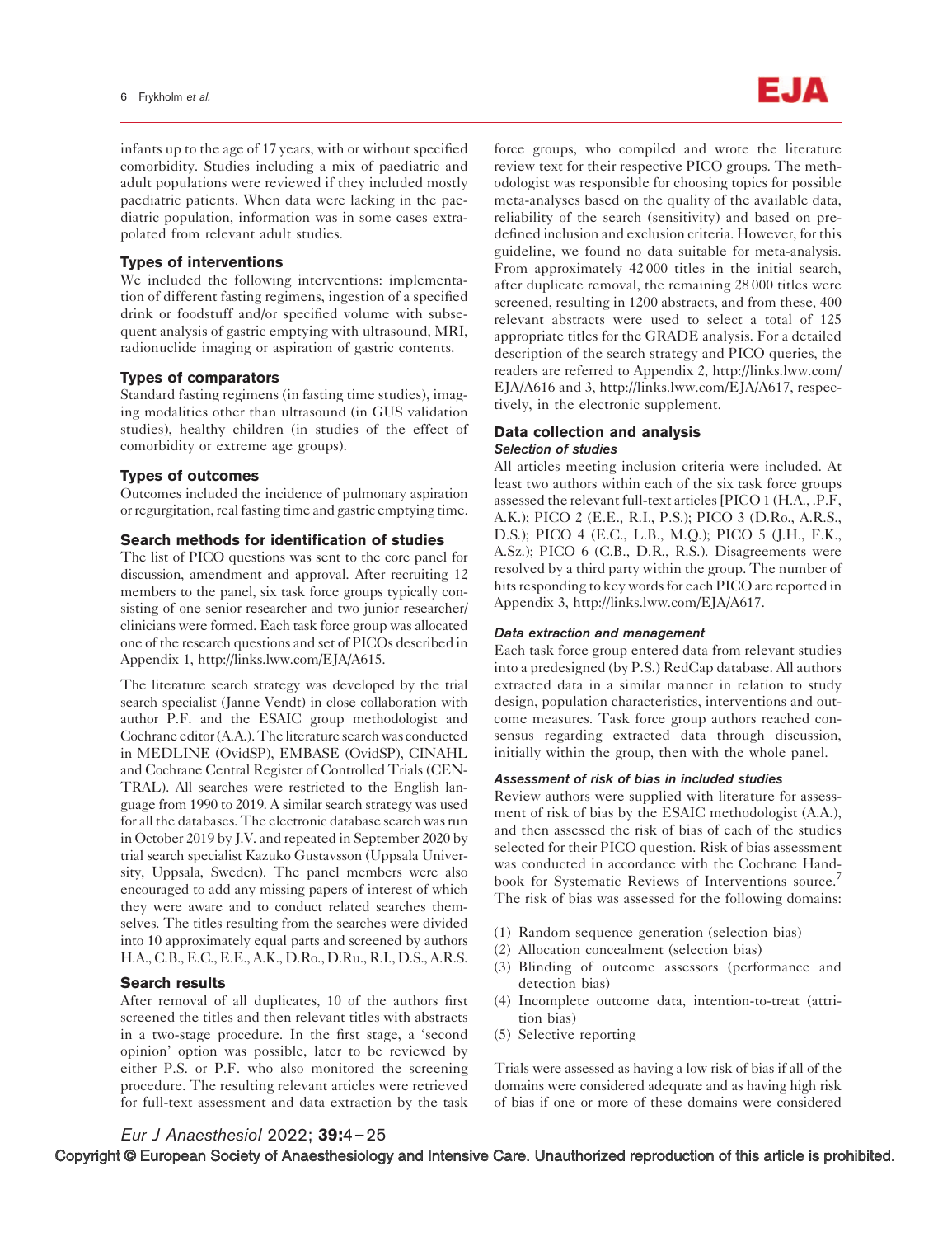#### Table 1 GRADE definitions

| <b>Grade of recommendation</b>                                      | <b>Clarity of risk/benefit</b>                                                                                                       | <b>Quality of supporting evidence</b>                                                                                                                                                                                                                                                                                                                             |
|---------------------------------------------------------------------|--------------------------------------------------------------------------------------------------------------------------------------|-------------------------------------------------------------------------------------------------------------------------------------------------------------------------------------------------------------------------------------------------------------------------------------------------------------------------------------------------------------------|
| 1A<br>Strong recommendation, high quality evidence                  | Benefits clearly outweigh<br>risk and burdens, or<br>vice versa.                                                                     | Consistent evidence from well performed randomised,<br>controlled trials or over-whelming evidence of some<br>other form. Further research is unlikely to change our<br>confidence in the estimate of benefit and risk.                                                                                                                                           |
| 1B<br>Strong recommendation, moderate quality evidence              | Benefits clearly outweigh<br>risk and burdens, or<br>vice versa.                                                                     | Evidence from randomised, controlled trials with<br>important limitations (inconsistent results,<br>methodologic flaws, indirect or imprecise), or very<br>strong evidence of some other research design.<br>Further research (if performed) is likely to have an<br>impact on our confidence in the estimate of benefit<br>and risk and may change the estimate. |
| 1 <sup>C</sup><br>Strong recommendation, low quality evidence       | Benefits appear to<br>outweigh risk and<br>burdens, or vice versa.                                                                   | Evidence from observational studies, unsystematic<br>clinical experience, or from randomised, controlled<br>trials with serious flaws. Any estimate of effect is<br>uncertain.                                                                                                                                                                                    |
| 2A<br>Weak recommendation = suggestion, high quality evidence       | Benefits closely balanced<br>with risks and burdens.                                                                                 | Consistent evidence from well performed randomised,<br>controlled trials or overwhelming evidence of some<br>other form. Further research is unlikely to change our<br>confidence in the estimate of benefit and risk.                                                                                                                                            |
| 2B<br>Weak recommendation $=$ suggestion, moderate quality evidence | Benefits closely balanced<br>with risks and burdens.<br>some uncertainly in the<br>estimates of benefits.<br>risks and burdens.      | Evidence from randomised, controlled trials with<br>important limitations (inconsistent results,<br>methodologic flaws, indirect or imprecise), or very<br>strong evidence of some other research design.<br>Further research (if performed) is likely to have an<br>impact on our confidence in the estimate of benefit<br>and risk and may change the estimate. |
| 2C<br>Weak recommendation $=$ suggestion, low-quality evidence      | Uncertainty in the<br>estimates of benefits,<br>risks and burdens;<br>benefits may be closely<br>balanced with risks and<br>burdens. | Evidence from observational studies, unsystematic<br>clinical experience, or from randomised, controlled<br>trials with serious flaws. Any estimate of effect is<br>uncertain.                                                                                                                                                                                    |

inadequate or unclear. Disagreement regarding assessment of risk of bias was settled in discussion with the methodologist (A.A.).

#### Assessment of quality of the evidence

In accordance with ESAIC policy, GRADE methodology (Grading of Recommendations, Assessment, Development and Evaluation) was used for assessing the methodological quality of the included studies and for formulating the recommendations.<sup>20,21</sup>

Decisions to downgrade the level of evidence for a recommendation were based on the quality and type of the included literature, observed inconsistencies, indirectness or directness of the evidence, overall impression and the presence of publication bias as indicated by GRADE. Decisions to upgrade the level of evidence for recommendations were based on study quality and magnitude of effect ratio, dose-response gradient and plausible confounding. The GRADE definitions are summarised in Table 1. A more detailed account of GRADE ([https://](https://www.uptodate.com/home/grading-guide) [www.uptodate.com/home/grading-guide\)](https://www.uptodate.com/home/grading-guide) is available in Appendix 4, [http://links.lww.com/EJA/A618.](http://links.lww.com/EJA/A618)

# Development of recommendations

Each group developed recommendations relevant to their PICO and clinical questions (Appendix 1, [http://](http://links.lww.com/EJA/A615) [links.lww.com/EJA/A615](http://links.lww.com/EJA/A615)). These were then discussed and re-discussed as required with the entire expert panel

in light of the data synthesis (when available), the risk of bias and the quality of the evidence.

A three-step Delphi process was used to produce expert recommendations and to discuss the methodological quality of the supporting literature when the quality of evidence was low or when rephrasing of recommendations was needed. Every single recommendation, suggestion or statement was subject to the voting and consensus process. Of note, during the initial Delphi process, some additional supplementary questions were defined that were considered highly relevant to the PICOs. For these new questions, if considered to be adequately covered by the literature search, the supporting evidence was also subject to GRADE and continued Delphi process.

#### First round

At the first round, the task force groups' statements were discussed and refined at a videoconference. A set of 23 statements were identified for further development.

#### Second round

For the second round, a survey (SurveyMonkey.com) was used to ask the task force members to indicate approval or rejection of each of the resulting set of 23 statements, with the option of suggesting changes. In the survey, three reached full agreement, 11 reached at least 75% consensus (the predefined level for consensus) and for the remaining nine, one or more changes were proposed for the next round. There were 20 respondents.

Copyright © European Society of Anaesthesiology and Intensive Care. Unauthorized reproduction of this article is prohibited. Eur J Anaesthesiol 2022; 39:4–25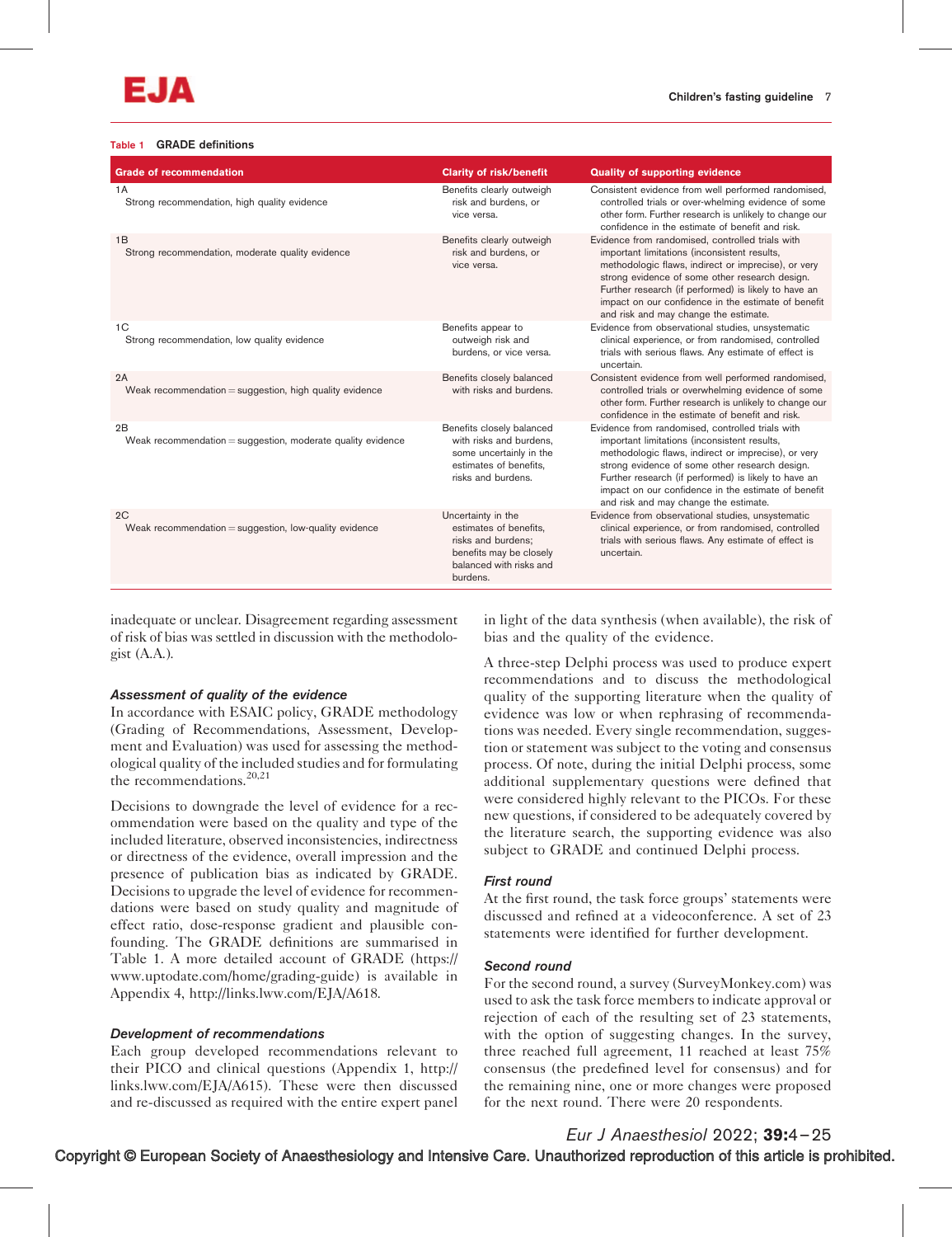#### Third round

For the final round, all statements with consensus and alternative phrasings suggested by members were compiled and incorporated into a second survey sent to the task force members two weeks before a final Delphi videoconference at which the complete set of recommendations were fixed. The survey contained two parts. In part one, 18 statements with one or more alternative phrasings suggested by the members were offered. In part two, four statements with several suggested alternatives were broken down into multiple choice questions, to enable indication of, for example, which type of fluid should be included in the clear fluid category, or if breast milk should be allowed or encouraged. The resulting 23 revised statements were compiled into a list of 12 recommendations with consensus (none with full agreement) and 11 with disagreement regarding details. At the final Delphi videoconference, each statement without consensus was briefly discussed and voting by the hand wave function resulted in 21 recommendations or statements with consensus of which two reached full agreement, and two were moved to the discussion (Appendix 5, [http://](http://links.lww.com/EJA/A619) [links.lww.com/EJA/A619\)](http://links.lww.com/EJA/A619)

The recommendations were merged into a shared document by one author (P.F.). The final version of the document was composed by the authors (P.F., N.D., A.A. and M.T.) and subsequently reviewed and endorsed by all members of the expert panel.

### SUMMARY OF RECOMMENDATIONS (R) AND SUGGESTIONS (S)

| R1              | Prolonged fasting time should be avoided in all children,<br>whenever possible.                                                                                                                                                       | 1 <sup>C</sup> |
|-----------------|---------------------------------------------------------------------------------------------------------------------------------------------------------------------------------------------------------------------------------------|----------------|
| R <sub>2</sub>  | We recommend that healthy children are encouraged to<br>drink clear fluids (including water with or without sugar, pulp-<br>free juice and milk-free tea or coffee) up to 1h before<br>anaesthesia induction for elective procedures. | 1 <sup>C</sup> |
| S <sub>3</sub>  | Avoid prolonged fasting, as it may be associated with ketone<br>body accumulation.                                                                                                                                                    | 2C             |
| <b>S4</b>       | Avoid prolonged pre-operative fasting, as it may be associ-<br>ated with lower SBP during anaesthesia.                                                                                                                                | 2C             |
| S <sub>5</sub>  | There is conflicting evidence of reduced incidence of hun-<br>ger, thirst or discomfort with more liberal fasting regimens.                                                                                                           | 2B             |
| <b>S6</b>       | There is conflicting evidence regarding gastric content volume<br>if pre-operative clear fluid fasting is reduced to less than 2 h.                                                                                                   | 2B             |
| R7              | We recommend pre-operative fasting regimens with less<br>than 2 h of clear fluid fasting, as they provide reduced real-<br>world fasting times.                                                                                       | 1B             |
| R <sub>8</sub>  | For infants, breast milk feeding should be encouraged until<br>3 h before anaesthesia induction.                                                                                                                                      | 1 <sup>C</sup> |
| R <sub>9</sub>  | Fortified breast milk does not delay gastric emptying in a<br>clinically significant manner compared with breast milk and<br>can therefore be encouraged for infants until 3h before<br>anaesthesia induction                         | 1 <sub>B</sub> |
| S <sub>10</sub> | For infants, formula (or nonhuman) milk may be encouraged<br>until 4 h before anaesthesia induction.                                                                                                                                  | 2B             |
| <b>R11</b>      | Solid food should be allowed until 6h before anaesthesia<br>induction.                                                                                                                                                                | 1 <sup>C</sup> |
| S <sub>12</sub> | A light breakfast of solids or nonclear fluids may be allowed<br>up to 4 h prior to anaesthesia induction.                                                                                                                            | 2C             |
| <b>S13</b>      | The presence of gastro-oesophageal reflux disease per se<br>does not necessitate fasting instructions different from those<br>for healthy children.                                                                                   | 2B             |
| <b>S14</b>      | Gastric emptying in preterm infants may be slightly prolonged<br>compared with term infants, but the clinical significance of this                                                                                                    | 2C             |

is unclear within this guideline's recommendations R8-S10.



- S15 The presence of functional/nonulcer dyspepsia per se does not necessitate fasting instructions different from those for healthy children.  $2C$
- S16 The presence of congenital cardiac disease per se does not necessitate different fasting instructions from those for healthy children. 2B
- S17 Obesity does not necessitate different fasting instructions from those for normal weight children. 2C
- S18 The presence of repaired oesophageal atresia/tracheaoesophageal fistula without documented delayed gastric emptying or oesophageal stenosis does not necessitate fasting instructions different from those for healthy children.  $2C$
- S19 Isolated type I diabetes per se does not necessitate different fasting instructions from those for healthy children.  $2C$
- S<sub>20</sub> There is insufficient evidence to recommend specific and different pre-operative fasting requirements with respect to the impact of medications or environmental factors.
- S21 Gum chewing does not increase gastric fluid volume enough to increase the risk of aspiration, but children should be questioned about the presence of gum in their mouth before anaesthesia induction and, if still present, asked to spit it. 2B
- S22 Children on enteral tube or gastrostomy feeding should be fasted before anaesthesia according to the same guidelines as other children and according to the consistency and caloric content of the food administered (clear fluid, milk, thick semi-solid fluid). 2C
- S23 Ultrasound assessment of gastric contents and volume may be used in children scheduled for elective surgery when fasting instructions have not been applied, and in children undergoing emergency surgery. 2C S24 Cross-sectional area (CSA) of the antrum can be used as the 2B
- surrogate parameter of choice for gastric content. Sonographic images of the antrum can most reliably be taken in right lateral decubitus position, using a defined protocol. S25 Cualitative grading systems are preferred over calculating gastric volumes. A trained examiner can use qualitative 2B
- interpretation of sonographic imaging to differentiate solids from fluids as well as larger volumes from smaller ones. R26 Unless contraindicated, an early and liberal postoperative fluid intake should always be encouraged in children. 1B

#### Clear fluid fasting

Recommendation 1: Prolonged fasting time should be avoided in all children, whenever possible. (1C)

Recommendation 2: We recommend that healthy children are encouraged to drink clear fluids (including water with or without sugar, pulp-free juice and milk-free tea or coffee) up to 1 h before anaesthesia induction for elective procedures. (1C)

Evidence summary: There were no RCTs assessing the risk of pulmonary aspiration. One prospective observational study included cohorts of children fasting according to the 6-4-2, the 6-4-1 or the 6-4-0 regimens, and reported a similar incidence in the three cohorts.<sup>22</sup> Two prospective observational studies included cohorts of children fasting according to either the  $6-4-1$  or  $6-4-2$  regimen.<sup>8,9</sup> All three studies included a large number of patients (range 12 093 to 16 000) but were underpowered to determine differences in the risk of pulmonary aspiration (Table 2). However, the first study shows indirect evidence for noninferiority regarding the risk of regurgitation without aspiration when clear fluid fasting times were less than  $2 h<sup>22</sup>$ 

In one small RCT, the authors reported, as a secondary outcome, glucose levels in children receiving a glucose drink either 1 or 2 h before anaesthesia.<sup>23</sup> No large series have compared glucose levels when 2 or 1-h fasting regimens are implemented.

# Eur J Anaesthesiol 2022; 39:4–25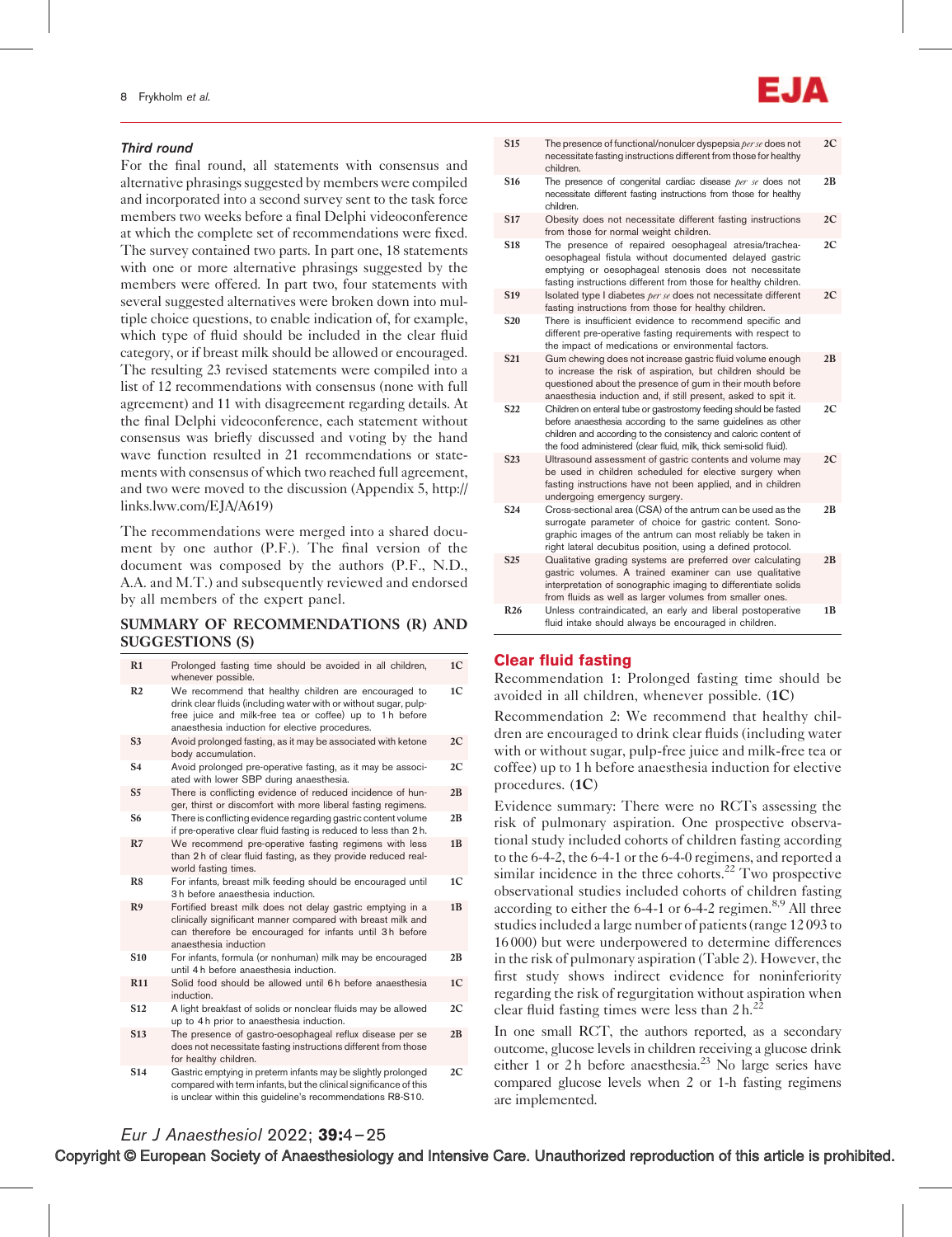#### Table 2 Pulmonary aspiration

| <b>Study</b>                    | <b>Population</b>                                                                                            | <b>Study Design</b>                                                                                                                                                                          | <b>Comments</b>                                                                                                                                                                                                                    |
|---------------------------------|--------------------------------------------------------------------------------------------------------------|----------------------------------------------------------------------------------------------------------------------------------------------------------------------------------------------|------------------------------------------------------------------------------------------------------------------------------------------------------------------------------------------------------------------------------------|
| 1. Beck et al. $^{22}$          | 12093 children undergoing<br>elective or emergency<br>anaesthesia.                                           | Prospective Observational Study of real<br>fasting time and adverse events in 15<br>centres implementing either the 6-4-<br>2, the 6-4-1 or the 6-4-0 regimen.                               | 0.26% cases of regurgitation, 0.08% cases of<br>suspected aspiration and 0.03% cases of<br>confirmed aspiration. No difference in adverse<br>events between the fasting regimen cohorts.                                           |
| 2. Newton et al. <sup>8</sup>   | Children admitted to pre-<br>operative ward. Exact number<br>of individuals not stated<br>(several thousand) | Prospective observational study of<br>fasting times, rate of cancellation due<br>to inadequate fasting before and after<br>introducing a 6-4-1 regimen with a<br>volume limit for ingestion. | The number of aspirations was 2 in 4828 patients<br>(4:10 000) in the liberal fasting cohort, which was<br>said to be similar to the incidence in the preceding<br>period.                                                         |
| 3. Isserman et al. <sup>9</sup> | Children undergoing general<br>anaesthesia.                                                                  | Prospective observational study<br>$(n = 16000)$ of fasting times before<br>and after introducing a 6-4-1 regimen                                                                            | Increased incidence of regurgitation from 0.1 to<br>0.29% after introducing 1 h clear fluid fasting, but<br>noted that none of these cases were associated<br>with pre-operative fasting $<$ 2 h or led to<br>pulmonary aspiration |

Suggestion 3: Avoid prolonged pre-operative fasting, as it may be associated with ketone body accumulation. (2C).

Evidence summary: Two RCTs and one observational study were assessed. In the two RCTs comparing 6-4-2 with liberal fasting regimens, no differences in blood ketone body levels or venous pH and base excess were detected.<sup>24,25</sup> An observational study found lower ketone body concentrations in the cohort fasting a mean of 6 vs. 8.5 h in the historical controls<sup>26</sup> (Table 3).

Suggestion 4: Avoid prolonged pre-operative fasting, as it may be associated with lower SBP during anaesthesia. (2C)

Evidence summary: There were no randomised controlled studies nor any observational studies investigating the incidence of hypotension in children fasting less or more than 2 h for clear fluids. However, three observational studies with significant heterogeneity and in one case also imprecision indicate that long fasting times (more than 8 h) are associated with an increased risk of a reduction in systolic or mean arterial blood pressure after induction (Table 4).<sup>26-28</sup>

Suggestion 5: There is conflicting evidence for a reduced incidence of hunger, thirst or discomfort with more liberal fasting regimens. (2B)

Evidence summary: Three RCTs compared the incidence of hunger, thirst and discomfort as secondary

outcomes when children were fasting at least (6-4-2) or less than 2 h for clear fluids (6-4-1 or 6-4-0) (Table 5).<sup>23-25</sup> Further research is needed in this area.

Suggestion 6: There is conflicting evidence regarding gastric content volume if pre-operative clear fluid fasting is reduced to less than  $2 h. (2B)$ 

Evidence summary: Three  $\text{RCTs}^{23-25}$  compared gastric content volume (GCV) in children fasting according to the 6-4-2 regimen vs. either the 6-4-1 or the 6-4-0, two of them as the primary outcome. After intubation, all three studies used multiple position suctioning via a gastric tube for measuring the gastric content volume, a method that may underestimate the real volume. There were no significant differences in mean gastric content volume, but in two of the studies, there was an increased number of children with GCV in the high range (above threshold values of 1.5, 2 or  $4 \text{ ml kg}^{-1}$ ) in children fasted 1 h or less (Table 6).

Recommendation 7: We recommend pre-operative fasting regimens with less than 2 h of clear fluid fasting, as they provide reduced real-world fasting times. (1B)

Evidence summary: Two RCTs and four prospective observational studies compared the effects on real fasting time in children fasting according to liberal fasting vs. 6-4-2 regimens (Table 7). One RCT reported median fasting time  $76 \text{min}$  vs. 135 in the 6-4-1 vs. the 6-4-2

| <b>Study</b>                      | <b>Population</b>                                                                                  | <b>Study design</b>                                                                                                                                                                                                                    | <b>Comments</b>                                                                                                                                                                                                                                                                                                                                              |
|-----------------------------------|----------------------------------------------------------------------------------------------------|----------------------------------------------------------------------------------------------------------------------------------------------------------------------------------------------------------------------------------------|--------------------------------------------------------------------------------------------------------------------------------------------------------------------------------------------------------------------------------------------------------------------------------------------------------------------------------------------------------------|
| 1.Schmidt et $al^{24}$            | 162 children aged 1.1-16 y undergoing<br>elective procedures under general<br>anaesthesia.         | Single centre RCT. Children<br>randomised to 6-4-2 or liberal<br>clear fluid fasting (clear fluids<br>allowed until premedication)                                                                                                     | There was no difference in venous ketone<br>body levels between the groups.                                                                                                                                                                                                                                                                                  |
| 2. Schmidt et $al^{25}$           | Children, 1-16 years, ASA I-II)<br>undergoing elective procedures<br>requiring general anaesthesia | Single-centre RCT of fasting<br>according to 6-4-2 or 6-4-1.                                                                                                                                                                           | There were no significant differences in<br>venous pH or base excess.                                                                                                                                                                                                                                                                                        |
| 3. Dennhardt et al. <sup>26</sup> | 100 children aged 0 to 36 months<br>scheduled for elective paediatric<br>surgery                   | Prospective observational<br>cohort. Intervention:<br>information about optimizing<br>fasting times given to parents<br>and staff. Fasting times in 50<br>children after intervention<br>compared with matched<br>historical controls. | Ketone body concentration in blood was<br>lower $(0.2 \pm 0.2 \text{ mmol} \, \text{I}^{-1})$ in children<br>fasting effectively for a mean of $6.0 \pm 3.9$ h<br>before induction compared with age and<br>weight-matched controls fasting for a mean<br>of $8.5 \pm 3.5$ h with levels slightly elevated<br>$(0.6$ mmol $I^{-1}$ ) above the normal range. |

#### Table 3 Ketoacidosis

Eur J Anaesthesiol 2022; 39:4–25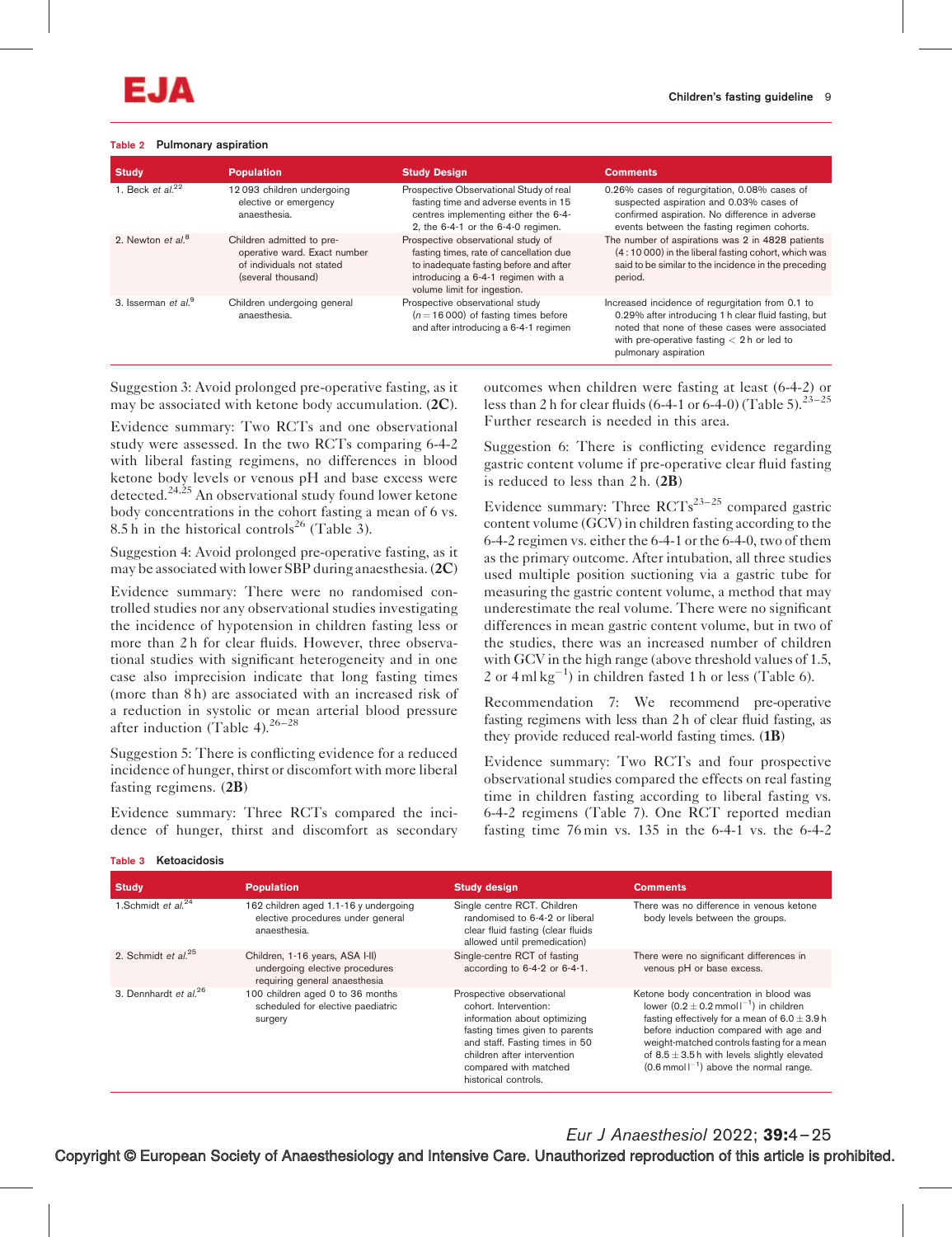#### Table 4 Hypotension



| <b>Study</b>                      | <b>Population</b>                                                                | <b>Study Design</b>                                                                                                                                                                                                              | <b>Comments</b>                                                                                                                                                                                                                                                        |
|-----------------------------------|----------------------------------------------------------------------------------|----------------------------------------------------------------------------------------------------------------------------------------------------------------------------------------------------------------------------------|------------------------------------------------------------------------------------------------------------------------------------------------------------------------------------------------------------------------------------------------------------------------|
| 1.Simpao et $al.^{27}$            | 15543 children undergoing<br>elective procedures under<br>general anaesthesia.   | Single-centre, retrospective cohort<br>study analysing fasting times and<br>blood pressure readings after<br>induction and during the surgical<br>preparation phase.                                                             | Fasting 4 to 8 h (adjusted odds ratio, 1.33<br>(95% CI 1.07 to 1.64; $P = 0.009$ ) and<br>greater than 12 h (adjusted odds ratio, 1.28<br>(95% CI 1.04 to 1.57; $P = 0.018$ ) were<br>associated with higher odds of low SBP<br>during the surgical preparation phase. |
| 2. Friesen et al. <sup>28</sup>   | 250 children, 1 month to 12<br>years old, undergoing<br>halothane induction.     | Changes in heart rate and systolic and<br>mean arterial blood pressure from<br>pre-induction to 2 MAC were<br>compared among fasting groups                                                                                      | In the 1 to 6-month age cohort $(n=6)$ , fasting<br>for 8 to 12 h was associated with<br>hypotension. No significant changes were<br>found in the other age groups                                                                                                     |
| 3. Dennhardt et al. <sup>26</sup> | 100 children aged 0 to 36<br>months scheduled for elective<br>paediatric surgery | Prospective observational cohort.<br>Intervention: information about<br>optimizing fasting times given to<br>parents and staff. Fasting times in 50<br>children after intervention compared<br>with matched historical controls. | Incidence of hypotension (MAP <40 mmHq,<br>0 vs. 5) was significantly lower and MAP<br>after induction was significantly higher<br>$(55.2 \pm 9.5 \text{ vs. } 50.3 \pm 9.8 \text{ mmHg.})$<br>$P = 0.015$ ) as compared to children in the<br>control group.          |

#### Table 5 Hunger, thirst and discomfort

| <b>Study</b>            | <b>Population</b>                                                                                        | <b>Study Design</b>                                                                                                                      | <b>Comments</b>                                                                                                                                                                                                                                                                                               |
|-------------------------|----------------------------------------------------------------------------------------------------------|------------------------------------------------------------------------------------------------------------------------------------------|---------------------------------------------------------------------------------------------------------------------------------------------------------------------------------------------------------------------------------------------------------------------------------------------------------------|
| 1.Schmidt et $al^{24}$  | 162 children aged 1 to 16 years<br>undergoing elective<br>procedures under general<br>anaesthesia.       | Single-centre RCT. Children<br>randomised to 6-4-2 or liberal<br>clear fluid fasting (clear fluids<br>allowed until premedication)       | Patients allowed to drink clear fluids until premedication<br>reported less thirst before premedication (14 $\pm$ 18 vs.<br>$30 \pm 36\%$ ; $P = 0.030$ ), and parents were more often<br>satisfied or very satisfied with the clear fluid fasting in<br>the liberal fasting group (81 vs. 55%, $P = 0.006$ ) |
| 2. Schmidt et $al^{25}$ | Children, 4 to 12 years, ASA I-II)<br>undergoing elective<br>procedures requiring general<br>anaesthesia | Single centre RCT of fasting<br>according to 6-4-2 or 6-4-1.                                                                             | There were no significant differences in thirst or hunger<br>scores.                                                                                                                                                                                                                                          |
| 3. Huang et $al.^{23}$  | 344 children $<$ 4 years old with<br>congenital cyanotic heart<br>disease undergoing<br>anaesthesia.     | Single-centre RCT. Children<br>randomized to drink 5 ml kg <sup>-1</sup><br>glucose in water at 1 or 2h<br>before anaesthesia induction. | The 1-h fast group showed lower frequencies of crying<br>(40 vs. 51.7%, $P = 0.029$ ), thirst (20.6 vs. 33.3%,<br>$P = 0.008$ ) and hypoxia (5.3 vs. 11.5%, $P = 0.039$ )<br>compared with the 2-h fast group, but there may be<br>some imprecision in these measurements.                                    |

groups.<sup>25</sup> Another RCT reported median fasting time  $\frac{48 \text{ min}}{3.9 \text{ h}}$  in the 6-4-0 vs. the 6-4-1 groups.<sup>24</sup> Four observational cohort studies likewise found approximately 50% shorter fasting times when children were allowed clear fluids less than 2 h compared with more than 2 h.  $8,9,22,29$ 

# Semi-solids and solids

Recommendation 8: For infants, breast milk feeding should be encouraged until 3 h before anaesthesia. (1C)

#### Table 6 Gastric content volume

Evidence summary: Nine observational studies investigated the gastric emptying after breast milk feeds in paediatric patients (five studies with preterm low birth weight patients, three studies with infants and one study with both populations) (Table 8). $30-38$  A majority of the studies used a crossover design to compare gastric emptying of breast milk with other fluids (e.g. clear liquids, fortified breast milk). Three studies found gastric volumes at baseline in under  $2 h$ ,  $31-33$ four studies reported baseline values at 3 h of fasting<sup>34-36,38</sup> and two presented data after 2 h of breast milk fasting.<sup>30,37</sup>

| <b>Study</b>            | <b>Population</b>                                                                                        | <b>Study Design</b>                                                                                                                         | <b>Comments</b>                                                                                                                                                                                                                                                                                                                 |
|-------------------------|----------------------------------------------------------------------------------------------------------|---------------------------------------------------------------------------------------------------------------------------------------------|---------------------------------------------------------------------------------------------------------------------------------------------------------------------------------------------------------------------------------------------------------------------------------------------------------------------------------|
| 1.Schmidt et $al^{24}$  | 162 children aged 1 to 16 years<br>undergoing elective<br>procedures under general<br>anaesthesia.       | Single-centre RCT. Children<br>randomised to 6-4-2 or liberal<br>clear fluid fasting (clear fluids<br>allowed until premedication)          | No difference in mean gastric content volume,<br>but significantly more patients had a<br>residual gastric volume of more than<br>1 ml kg <sup>-1</sup> (30 vs. 13%; $P = 0.008$ ),<br>$2$ ml kg <sup>-1</sup> (15 vs. 1%; $P = 0.001$ ) and<br>4 ml kg <sup>-1</sup> (5 vs. 0%; $P = 0.038$ ) in the<br>liberal fasting group. |
| 2. Schmidt et $al^{25}$ | Children, 4 to 12 years, ASA I-II)<br>undergoing elective<br>procedures requiring general<br>anaesthesia | Single-centre RCT of fasting<br>according to 6-4-2 or 6-4-1.                                                                                | No difference in the mean gastric content<br>volume in the two groups but content<br>volume above $1 \text{ ml} \text{ kg}^{-1}$ occurred in 13<br>(20%) and five (7.6%) children in groups 1<br>vs. 2 h fasting, respectively $(P = 0.039)$ .                                                                                  |
| 3. Huang et $al.^{23}$  | 344 children $<$ 4 years old with<br>congenital cyanotic heart<br>disease undergoing<br>anaesthesia.     | Single-centre RCT. Children<br>randomised to drink $5$ ml kg <sup>-1</sup><br>glucose in water at 1 or 2 h<br>before anaesthesia induction. | Gastric content in the 1-h fast group was<br>$0.34 \pm 0.35$ ml kg <sup>-1</sup> (95% CI: 0.29 to<br>0.39), smaller than in the 2-h fast group,<br>$0.43 \pm 0.33$ ml kg <sup>-1</sup> (95% CI: 0.38 to<br>$0.48: P = 0.011$                                                                                                    |

Eur J Anaesthesiol 2022; 39:4–25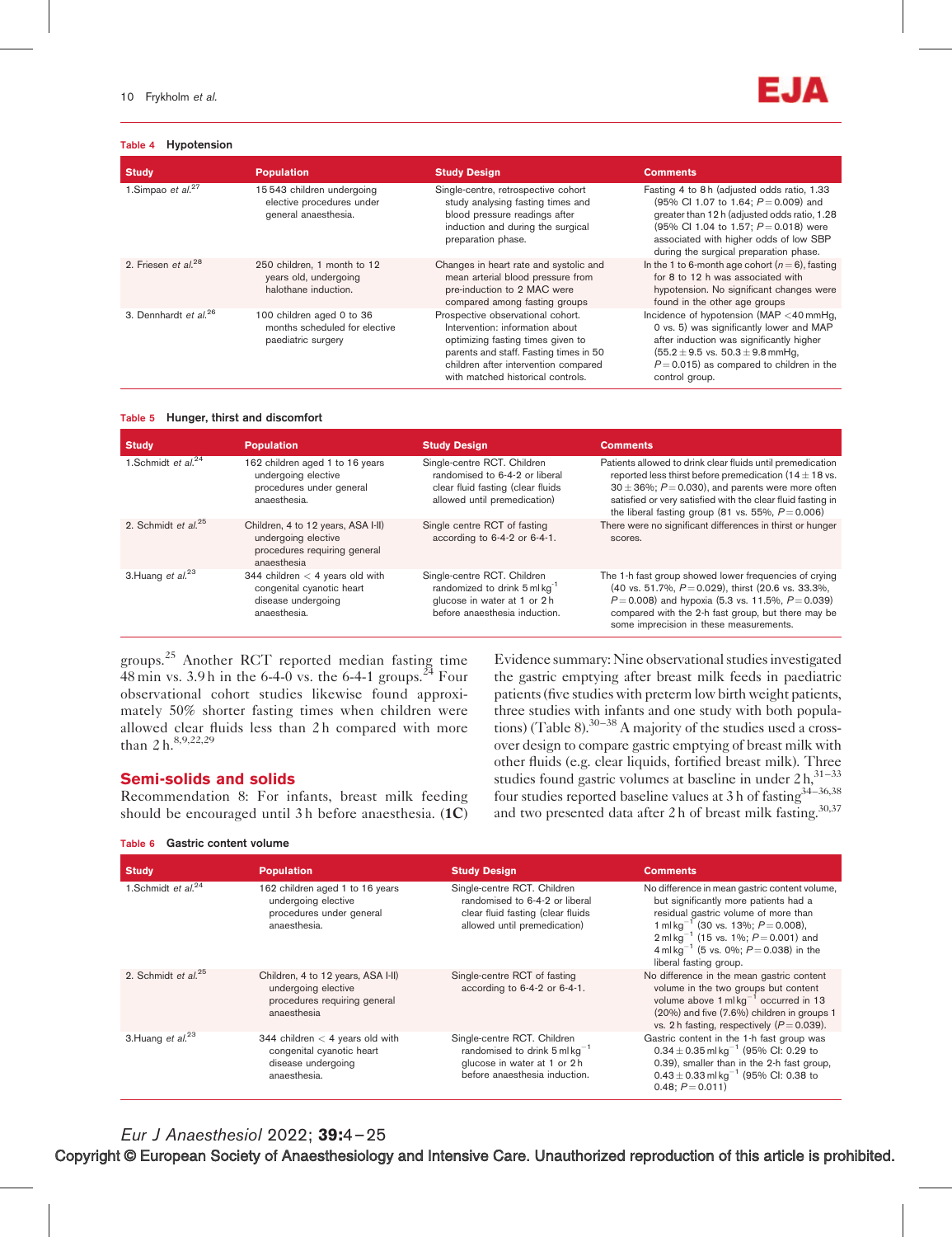#### Table 7 Fasting time

| <b>Study</b>                   | <b>Population</b>                                                                                         | <b>Study design</b>                                                                                                                                                 | <b>Comments</b>                                                                                                                                                                                                              |
|--------------------------------|-----------------------------------------------------------------------------------------------------------|---------------------------------------------------------------------------------------------------------------------------------------------------------------------|------------------------------------------------------------------------------------------------------------------------------------------------------------------------------------------------------------------------------|
| Schmidt et al. <sup>24</sup>   | 162 children aged 1 to 16 years<br>undergoing elective<br>procedures under general<br>anaesthesia.        | Single centre RCT. Children<br>randomised to 6-4-2 or liberal clear<br>fluid fasting (clear fluids allowed until<br>premedication)                                  | Median fasting time was 48 min (range 12 min<br>to 16.3h) in the liberal fasting group and<br>3.9 h (range 2 to 18.3 h) in the standard<br>fasting group $(P < 0.001)$ .                                                     |
| Schmidt et al. <sup>25</sup>   | Children, 4 to 12 years, ASA I-II)<br>undergoing elective<br>procedures requiring general<br>anaesthesia  | Single-centre RCT of fasting according<br>to $6-4-2$ or $6-4-1$ .                                                                                                   | Median fasting time 76 vs. 135 min in the 6-4-<br>1 and the 6-4-2 groups respectively                                                                                                                                        |
| Newton et al. <sup>8</sup>     | Children admitted to pre-<br>operative ward. Exact number<br>of subjects not stated (several<br>thousand) | Prospective observational study of<br>fasting times, rate of cancellation due<br>to inadequate fasting before and after<br>introducing a 6-4-1 regimen              | Mean fluid fasting time decreased from<br>6.3 ± 4.5 to 3.1 ± 2.3 h with the 6-4-1<br>regimen.                                                                                                                                |
| Andersson et al. <sup>29</sup> | 130 children (age $<$ 15 years)<br>scheduled for ENT or plastic<br>surgery in two cohorts.                | Prospective observational cohort study.<br>Fasting times were recorded before<br>and after transition from 6-4-2<br>$(n=66)$ to 6-4-0 $(n=64)$ fasting<br>regimens. | Median fasting time for clear fluids were 4.0 h<br>in the $6-4-2$ cohort vs. $1.0 h$ in the $6-4-0$<br>fasting cohort. The incidence of fasting<br>more than 6 h decreased from 33 to 6.3%.                                  |
| Isserman et $al9$              | Children scheduled for general<br>anaesthesia $(n = 16000)$ .                                             | Prospective observational study of<br>fasting times before and after<br>introducing 1 h clear fluid fasting                                                         | The proportion of children fasting less than<br>4 h prior to induction increased from 20 to<br>63%.                                                                                                                          |
| Beck et al. $^{22}$            | 12093 children undergoing<br>elective or emergency<br>anaesthesia.                                        | Prospective Observational Study of real<br>fasting time and adverse events in 15<br>centres implementing either the 6-4-<br>2, the $6-4-1$ or the $6-4-0$ regimen.  | The median [range] clear fluid fasting time<br>with the $6-4-0$ regimen was $1.8$ [0.9 to 3.8]<br>h, 2.5 [1.6 to 5.1] h with the 6-4-1 regimen<br>and 3.7 [2.3 to 11] h with the 6-4-2<br>regimen; $P < 0.0001$ between all. |

Recommendation 9: Fortified breast milk does not delay gastric emptying in a clinically significant manner compared with breast milk and can therefore be encouraged for infants until 3 h before anaesthesia. (1B)

Evidence summary: Five studies (all cross-over, four randomised)<sup>31,32,36,38,39</sup> investigated the impact of breast milk fortifier on gastric emptying in preterm, low birth weight infants. All studies suggested that fortifying breast milk does not affect gastric emptying in a clinically concerning manner following breast milk fasting times of 3 h. Table 9 summarises these findings.

Suggestion 10: For infants, formula (or nonhuman) milk may be encouraged until 4 h before anaesthesia. (2B)

Evidence summary: Three studies (one observational, one randomised and one double-blinded randomised cross-over)<sup>37,40,41</sup> investigated gastric emptying of formula in preterm newborn infants (Table 10). On the basis of the results, there is evidence that 4 h of fasting after formula can be considered well tolerated.

These are small studies and are not large enough to be confident of the safety in regard to aspiration or regurgitation risk. There was some disagreement amongst the DELPHI group on this recommendation. Several large institutions in Europe have used this 4-h rule for many years and have no increase in aspiration or regurgitation rates (anecdotal).

Recommendation 11: Solid food should be allowed until 6 h before anaesthesia induction. (1C)

Suggestion 12: A light breakfast of solids or nonclear fluids may be allowed up to 4 h before anaesthesia induction. (2C)

Evidence summary for nonclear fluids: Four studies investigated gastric emptying for specific liquids (Table  $11$ ).<sup>34,42–44</sup> Two studies suggest that with the carbohydrate-containing fluids investigated, up to a volume of  $10 \text{ ml kg}^{-1}$  may be well tolerated to ingest up to 2 h before anaesthesia induction.

Evidence summary for solids ingestion (Table 12): Four studies (two cross-over observational, two observational) investigated the gastric emptying of solids in children: these included two studies with healthy volunteers, one with cerebral palsy patients and one with gastric reflux patients).45–48 The two studies investigating gastric residual volume (Schmitz *et al*.<sup>45</sup> and Beck *et al*.<sup>46</sup>) showed a return to gastric baseline volumes 4 h after eating. In studies calculating gastric emptying half-time, Braden et  $al$ ,  $47$  using scintigraphy, reported a half-time under 90 min and under 60 min in  $82\%$  and Brun et al.<sup>48</sup> reported mean half-times under 90 min except for a meal with 100% casein protein content (a protein known to be digested slowly). On the basis of the existing data, there is sufficient evidence that 4 h of fasting after a light meal (defined as cereal with milk or buttered toast with jam) is well tolerated in healthy children.

Again, there was disagreement amongst the DELPHI group on this weak recommendation. Although there is a long experience of this regimen in several large institutions in Europe, there are no large audits confirming a lack of increase in aspiration or regurgitation rates. It is

Eur J Anaesthesiol 2022; 39:4–25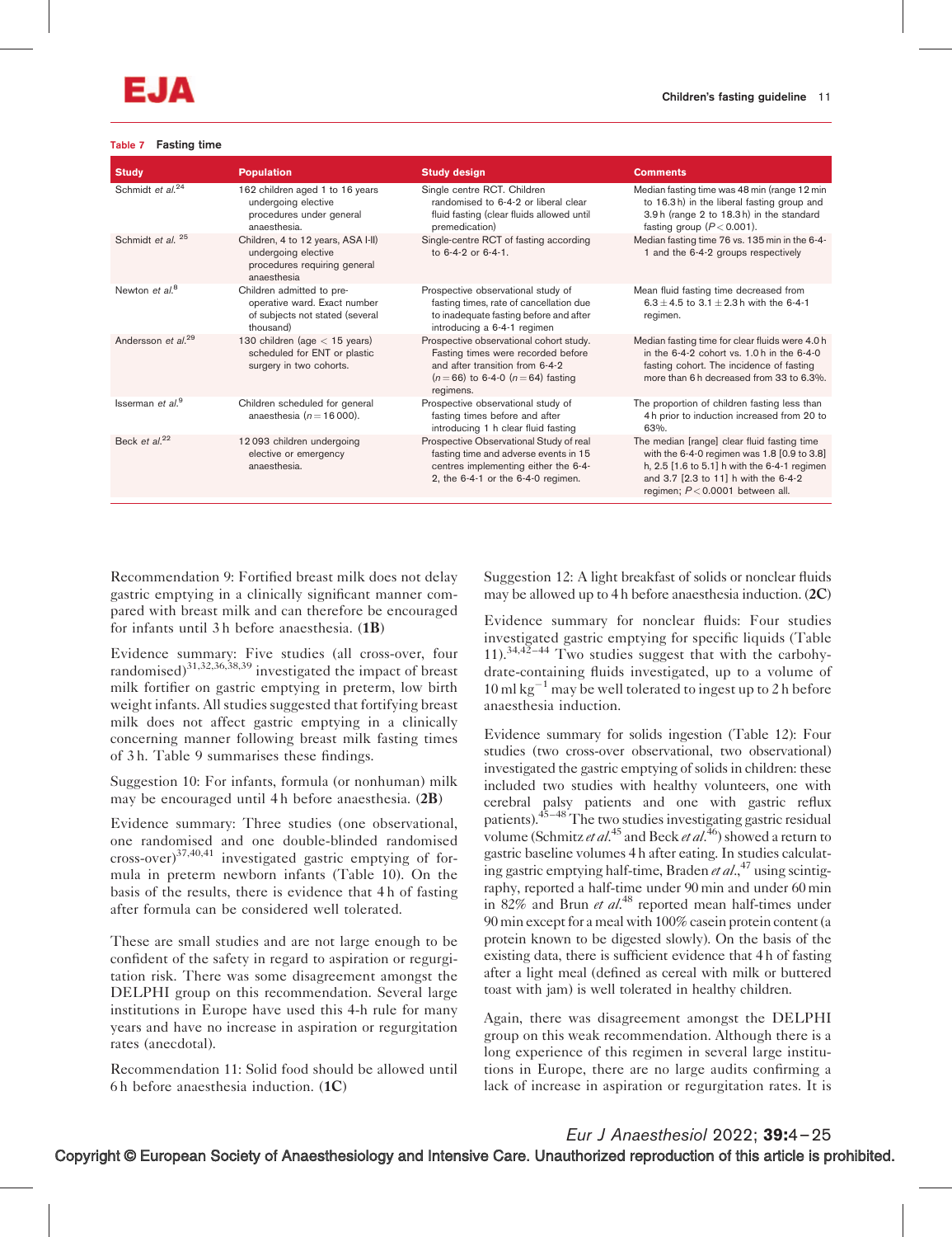#### Table 8 Studies on breast milk



| <b>Study</b>                              | <b>Population</b>                                                                                                                                                                      | <b>Study Design</b>                                                                                                                                                                                                               | <b>Comments</b>                                                                                                                                                                                                                                                                                                                                      |
|-------------------------------------------|----------------------------------------------------------------------------------------------------------------------------------------------------------------------------------------|-----------------------------------------------------------------------------------------------------------------------------------------------------------------------------------------------------------------------------------|------------------------------------------------------------------------------------------------------------------------------------------------------------------------------------------------------------------------------------------------------------------------------------------------------------------------------------------------------|
| Sethi et al. <sup>34</sup>                | 15 healthy children under 5 years<br>of age                                                                                                                                            | Prospective Observational Study<br>comparing gastric emptying<br>time and gastric residual<br>volume with an orange<br>flavoured glucose solution,<br>3% milk and breast milk.                                                    | Gastric emptying time $\pm$ SD [range] of 1.53 $\pm$ 0.25<br>[1.00 to 1.75] h for the glucose solution, $2.32 \pm 0.31$<br>[1.75 to 2.75] h for milk, and $2.43 \pm 0.27$ [2.00 to<br>2.75] h for breast milk.                                                                                                                                       |
| Litman et al. <sup>30</sup>               | Eight healthy infants                                                                                                                                                                  | Observational blinded study                                                                                                                                                                                                       | Litman et al. postulated 2 h of fasting for breast milk is<br>not well tolerated based on their findings of elevated<br>gastric residual volumes in 33% of the breast-fed<br>infants                                                                                                                                                                 |
| McClure et al. <sup>31</sup>              | 22 low birth weight infants                                                                                                                                                            | Blinded cross-over study                                                                                                                                                                                                          | The gastric antral area evaluated with ultrasound had<br>dropped to 10% of the max area after 100 min in their<br>study, suggesting 2 h of fasting for breast milk is<br>sufficient                                                                                                                                                                  |
| Ewer et $al^{32}$                         | 11 consecutively recruited<br>preterm infants                                                                                                                                          | Randomised blinded cross-over<br>study using ultrasound to<br>compare gastric emptying<br>rates of breast milk and<br>fortified breast milk                                                                                       | Gastric antral area on ultrasound returned to baseline<br>after less than 120 min. However, the reported gastric<br>emptying half-time was much lower with 21 min for<br>breast milk, compared with other studies. The median<br>feeding volume of the preterm infants was 19 [range,<br>15 to 21] $mlkg^{-1}$                                       |
| Gridneva et al. <sup>33</sup>             | 27 healthy term babies                                                                                                                                                                 | Observational study using<br>ultrasound to determine<br>gastric emptying                                                                                                                                                          | In almost all cases gastric residual volume returned to<br>baseline after 120 min. Higher feed volumes were<br>associated with longer gastric emptying time and<br>higher residual volumes. The average feeding volume<br>was $14$ ml kg <sup>-1</sup>                                                                                               |
| Perrella et al. <sup>35</sup>             | 40 preterm infants $(33.3 \pm 1.4)$<br>weeks gestational age                                                                                                                           | Observational cross over study<br>comparing intra-individual<br>gastric emptying for paired<br>meals of 100 and 75%<br>prescribed volume and<br>identical composition of<br>mother's own milk and<br>pasteurised donor human milk | Perrella reported complete gastric emptying was more<br>common in infants fed at 3-h intervals compared with<br>those fed every 2 h ( $P = 0.002$ ). The feed volumes<br>were 13 [range, 10 to 15] ml $kg^{-1}$ in the 2 h and 20<br>[18 to 23] ml $kg^{-1}$ in the 3-h group                                                                        |
| Yigit et $al^{36}$                        | 20 preterm infants (nine boys<br>and 11 girls) with a birth<br>weight less than 1500 g                                                                                                 | Randomised blinded cross-over<br>study determining gastric<br>emptying using ultrasound                                                                                                                                           | Gastric antral area dropped to 10% of the max area after<br>150 min for breast milk and the average gastric<br>emptying half-time was 49 min                                                                                                                                                                                                         |
| Van Den Driessche<br>et al. <sup>37</sup> | 29 newborn infants, gestational<br>age 34.5 (range 27 to 41)<br>weeks, weight 2148 g (range<br>960 to 4100)                                                                            | Prospective observational study<br>comparing gastric emptying<br>time after breast milk and<br>formula milk                                                                                                                       | Mean gastric emptying half-time was 47 [range, 16 to<br>86] min in the breastfed infants vs. 65 [27 to 98] min<br>in the formula-fed infants                                                                                                                                                                                                         |
| Perrella et al. <sup>38</sup>             | 25 preterm infants (14 girls, 11<br>boys) birth gestation 30.1<br>weeks [range 28 to 32.9],<br>birth weight 1331g [range<br>910 to 1910] and postnatal<br>age 21 days [range 10 to 42] | Randomised crossover study                                                                                                                                                                                                        | They reported empty stomachs in 83% of cases after 3 h<br>of breast milk feeds $(n = 12)$ with residual volume<br>$0.4 \pm 1$ ml). Empty stomachs were less frequent for 2-<br>hourly feeds (33%), residual volume $1.7 \pm 1.6$ ml).<br>The feed volumes were 13 [12 to 15] ml $kg^{-1}$ in the<br>2h and 19 [18 to 22] $mkg^{-1}$ in the 3-h group |

also worth noting that the definition of a light breakfast may be a challenge to deliver consistently.

# Comorbidity, medications and prematurity

With regards to the impact of coexisting disease, medications and prematurity, due to the paucity and low quality of evidence, we were unable to make specific recommendations for any of the populations for which there was only one relevant study.

Suggestion 13: The presence of gastro-oesophageal reflux disease per se does not necessitate fasting instructions different from those for healthy children. (2B)

Evidence Summary: There were eight retrospective/ observational studies, and one RCT (Table 13).<sup>49-57</sup> The studies were generally small, with a sample size range of 6 to 108. There was significant heterogeneity in the ages of the studied participants, and many studies recruited patients from a wide age range. All of the studies had a measure of gastric emptying as a primary outcome. There was inconsistency in the findings in the studies regarding the relationship between the presence and severity of gastro-oesophageal reflux disease and gastric emptying measures. Nearly all studies examined outcomes following ingestion of milk, formula or a solid meal. The clinical significance and implications of the studies' findings on pre-operative fasting in children are unclear. The available evidence contained heterogeneous patient populations, small sample sizes and the methodologic quality was low. The findings were inconsistent across studies, and the clinical significance of the observed magnitudes of differences of gastric emptying times or half-times is unclear.

Suggestion 14: Gastric emptying in preterm infants may be slightly prolonged compared with term infants, but the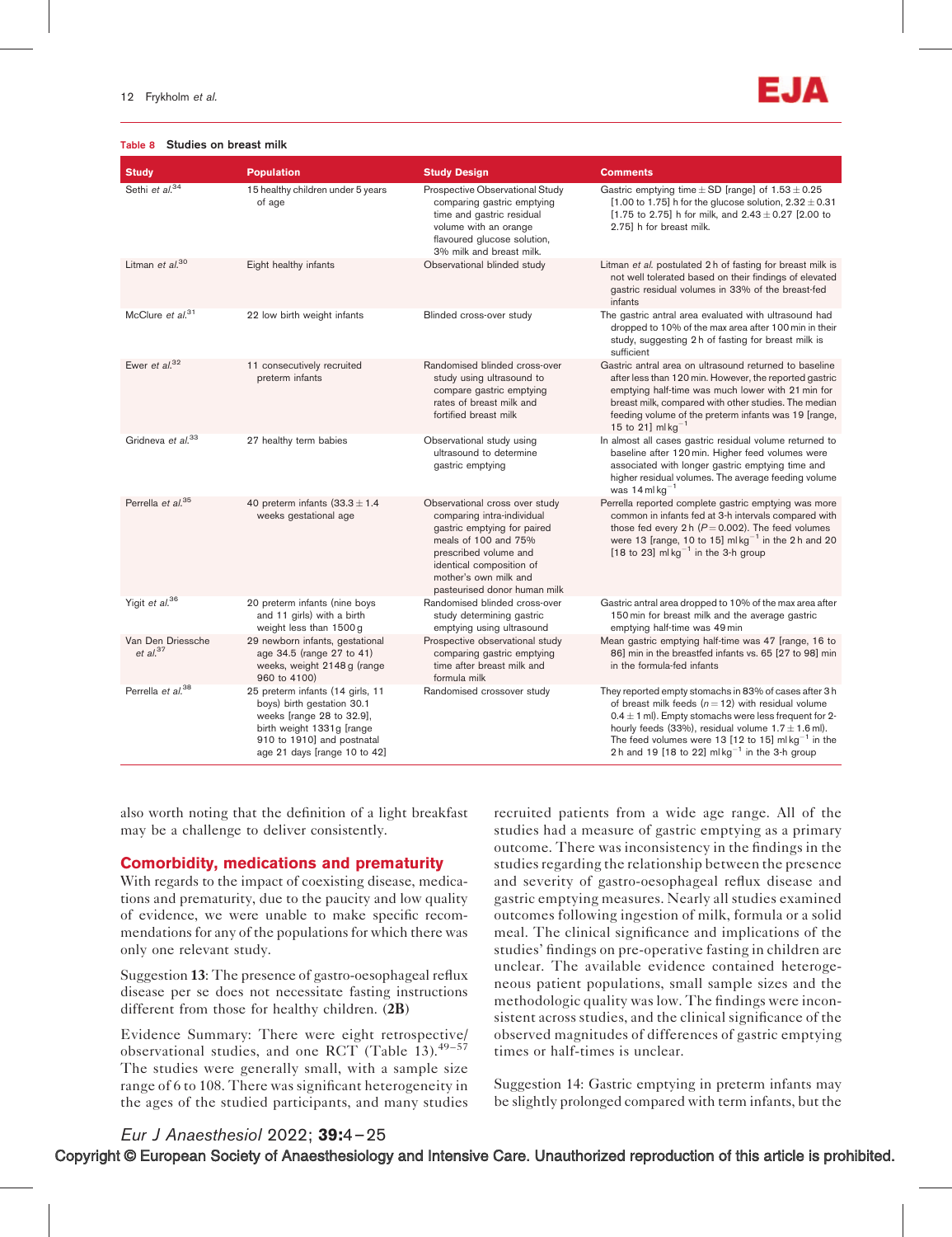#### Table 9 Studies on breast milk fortifier

| <b>Study</b>                  | <b>Population</b>                                                                                                                                                                           | <b>Study Design</b>                                                                                                                                                                                                                                                                                                                                                                      | <b>Comments</b>                                                                                                                                                                                                                                                                                                                                                                                               |
|-------------------------------|---------------------------------------------------------------------------------------------------------------------------------------------------------------------------------------------|------------------------------------------------------------------------------------------------------------------------------------------------------------------------------------------------------------------------------------------------------------------------------------------------------------------------------------------------------------------------------------------|---------------------------------------------------------------------------------------------------------------------------------------------------------------------------------------------------------------------------------------------------------------------------------------------------------------------------------------------------------------------------------------------------------------|
| McClure et al. <sup>31</sup>  | 22 low birth weight infants                                                                                                                                                                 | Blinded cross-over study                                                                                                                                                                                                                                                                                                                                                                 | The gastric antral area evaluated with ultrasound dropped<br>to 10% of the max area after about 100 min. The median<br>(range) feed volume was $20 \text{ ml} \text{ kg}^{-1}$ (range 13 to 33).<br>There was no significant difference between breast milk<br>or breast milk with fortifier in the half emptying time<br>$(46.0 \pm 5.5 \text{ vs. } 47.2 \pm 5.4 \text{ min})$                              |
| Ewer et al. $32$              | 11 consecutively recruited<br>preterm infants                                                                                                                                               | Randomised blinded cross-over<br>study using ultrasound to<br>compare gastric emptying<br>rates of breast milk and<br>fortified breast milk                                                                                                                                                                                                                                              | Similar gastric emptying half-times for fortified breast milk<br>$(48 \pm 4.0 \,\text{min})$ . However, the gastric emptying half time<br>they reported for unfortified breast milk was only<br>$21 \pm 3.6$ min. Median feed volume 19 ml kg <sup>-1</sup> (range 15<br>to 21). The gastric antral area after fortified breast milk<br>was back to baseline after 150 min                                    |
| Yigit et al. <sup>36</sup>    | 20 preterm infants (11 girls and<br>nine boys) with a birth weight<br>less than 1500 g                                                                                                      | Randomised blinded cross-over<br>study determining gastric<br>emptying using ultrasound                                                                                                                                                                                                                                                                                                  | Average gastric emptying half-times: $49 \pm 23$ , $54 \pm 29$ and<br>$65 \pm 36$ min, respectively. The differences between<br>feeding groups were not statistically significant. Gastric<br>antral area was similar after 180 min between all three<br>groups.                                                                                                                                              |
| Perrella et al. <sup>38</sup> | 25 preterm infants (14 girls, 11<br>boys) birth gestation 30.1<br>[range, 28 to 32.9] weeks,<br>birth weight 1331 [range, 910<br>to 1910] g and postnatal age<br>21 [range, 10 to 42] days  | Randomised cross over study<br>Infants alternatively fed breast<br>milk without fortifier or with<br>two different fortifiers (S-26 is<br>casein/whey-based, FM 85 to<br>100% whey) in a randomised<br>cross-over design. Stomach<br>volume calculated from<br>ultrasound scans every 30 min<br>until the next feeding time<br>(which was after 2 or 3h)<br>depending on clinical needs) | After accounting for differences in feeding volume, S-26<br>fortified feed residuals for 2-h feeds were similar to those<br>of unfortified feeds ( $P = 0.179$ ), and FM 85 fortified feed<br>residuals were significantly higher (average 2 ml higher,<br>$P = 0.015$ ). Similarly, FM 85 fortified feed residuals were<br>significantly higher (average 1.1 ml higher, $P = 0.040$ ) for<br>3-hourly feeds. |
| Perrella et al. <sup>39</sup> | 32 preterm infants (13 girls and<br>19 oys) birth gestation 29.6<br>[range, 28 to 32.9] weeks,<br>birth weight 1271 [range, 895<br>to 1860] g and postnatal age<br>20 [range, 7 to 42] days | Randomised cross over study                                                                                                                                                                                                                                                                                                                                                              | Fortification slows gastric emptying minimally and is unlikely<br>to cause clinical concern with regards to feeding<br>tolerance                                                                                                                                                                                                                                                                              |

clinical significance of this is unclear within this guideline's recommendations R8-S10. (2C)

Evidence Summary: There were five retrospective/observational studies, and two RCTs (Table 14).<sup>58-64</sup> The studies were generally small with sample size ranging from 7 to 49.

The interventions included cisapride administration and the two randomised control trials included had contradictory findings regarding the effect of cisapride on gastric emptying time.

The study outcome measures included gastric half emptying time in six of the studies and gastric antrum area in

#### Table 10 Studies on formula milk

| <b>Study</b>                           | <b>Population</b>                                                                       | <b>Study design</b>                                                                                                                                                                                                                                                | <b>Comments</b>                                                                                                                                                                                                                                                                                                                                                                                            |
|----------------------------------------|-----------------------------------------------------------------------------------------|--------------------------------------------------------------------------------------------------------------------------------------------------------------------------------------------------------------------------------------------------------------------|------------------------------------------------------------------------------------------------------------------------------------------------------------------------------------------------------------------------------------------------------------------------------------------------------------------------------------------------------------------------------------------------------------|
| Van Den Driessche et al. <sup>37</sup> | 29 newborn infants 34.5 weeks<br>gestational age (27 to 41) and<br>2148 g (960 to 4100) | Prospective observational study<br>comparing gastric emptying time<br>after breast milk and formula milk                                                                                                                                                           | Mean (range) emptying half-time of 65<br>[range, 27 to 98] min for formula milk                                                                                                                                                                                                                                                                                                                            |
| Riezzo et al. <sup>40</sup>            | 36 preterm newborn, $32.2 \pm 2.3$<br>weeks gestational age                             | Randomised trial                                                                                                                                                                                                                                                   | Gastric emptying of standard formula or<br>hydrolysed formula $(20 \text{ ml kg}^{-1}, 70$<br>calories $100^{-1}$ ml, 55.9%<br>carbohydrate, 24.5% fat and 12.9%<br>protein). The median gastric emptying<br>half-time reported was 74 and 66.4 min,<br>respectively. Gastric antral area was<br>similar to baseline after 180 min. There<br>was no difference in gastric emptying<br>between the formulae |
| Staelens et al. <sup>41</sup>          | Newborns (age 28 to 40 weeks)<br>gestational age)                                       | Double-blinded, randomised cross-<br>over study, using 13C<br>spectrometry to compare gastric<br>emptying of three types of infant<br>formula: intact protein formula<br>(IPF), partially hydrolysed formula<br>(PHF) and extensively hydrolysed<br>formula (EHF). | Consumed volumes of each formula were<br>similar (resulting mean volume<br>$20$ ml kg <sup>-1</sup> ). The EHF emptied<br>significantly faster than IPF or PHF, with<br>a median gastric emptying half-time of<br>46 [interquartile range (IQR), 30 to 58]<br>min vs. 55 [IQR, 52 to 83], and 53 [IQR,<br>43 to 75] min respectively                                                                       |

Eur J Anaesthesiol 2022; 39:4–25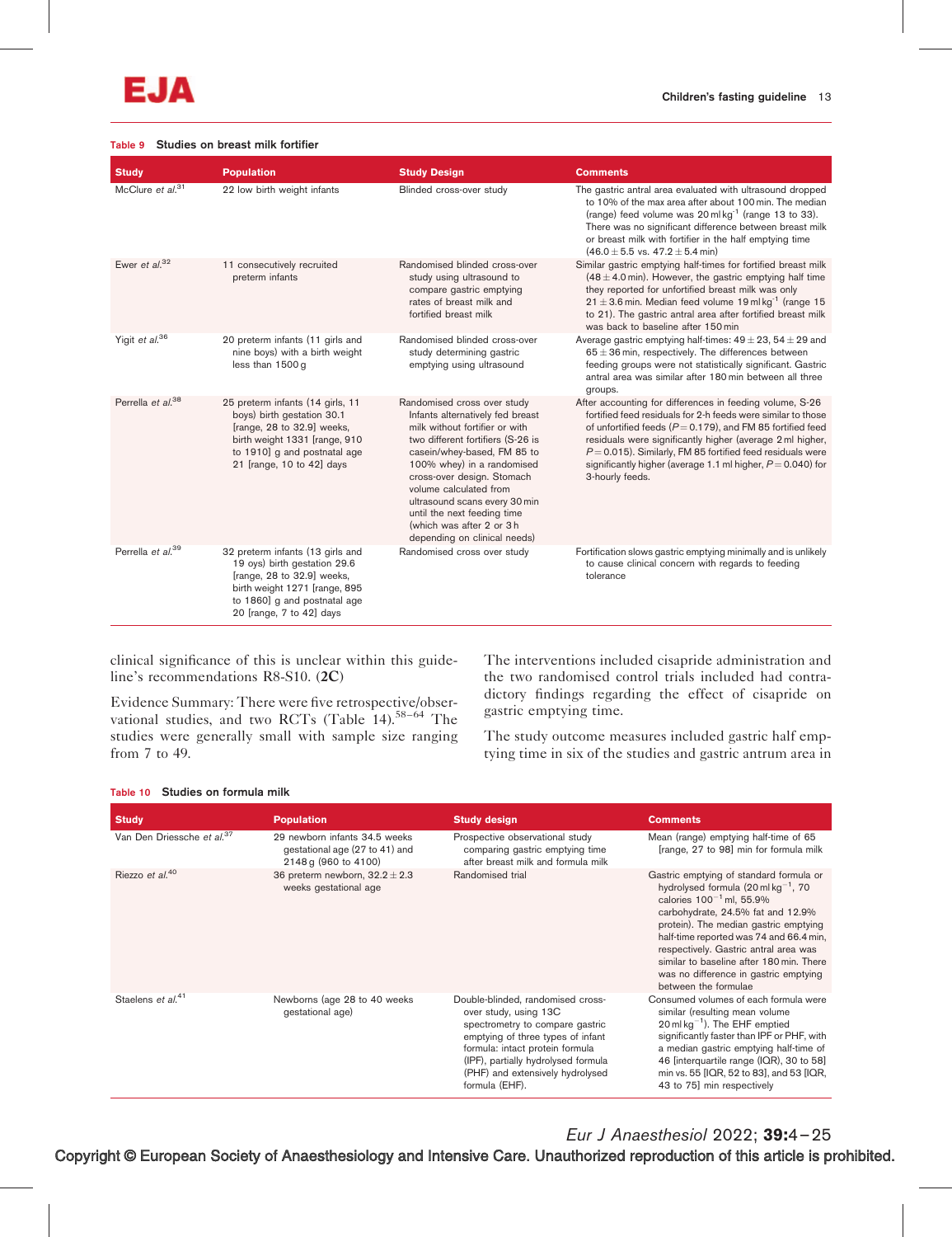Table 11 Gastric emptying of nonclear fluids

| <b>Study</b>               | <b>Population</b>                        | <b>Study design</b>                                                                                                                                                         | <b>Comments</b>                                                                                                                                                                                                       |
|----------------------------|------------------------------------------|-----------------------------------------------------------------------------------------------------------------------------------------------------------------------------|-----------------------------------------------------------------------------------------------------------------------------------------------------------------------------------------------------------------------|
| Song et al. <sup>42</sup>  | 79 healthy children ages 1 to 11 years.  | Prospective observational study using<br>ultrasound to evaluate gastric<br>emptying of a carbohydrate-rich drink                                                            | After 2 h, there was a significantly decreased<br>gastric volume compared with baseline.                                                                                                                              |
| Zhang et $al^{44}$         | 16 healthy children ages 3 to 7 years    | Randomised crossover study<br>comparing gastric emptying of a<br>carbohydrate-rich drink with<br>electrolytes compared with 5%<br>glucose solution                          | Gastric antral area returned to baseline after<br>30 min for the 5% glucose solution and<br>after 90 min for the carbohydrate-rich drink<br>with electrolytes.                                                        |
| Du et al. <sup>43</sup>    | 48 healthy children ages 8 to 14 years   | Prospective observational study<br>investigating gastric emptying with<br>ultrasound of three liquids: apple<br>juice, 2% milk and high protein drink<br>(Ensure Clear)     | The ranges of gastric emptying times were 90<br>to 180 min for apple juice, 90 to 210 min for<br>milk and 90 to 240 min for Ensure Clear                                                                              |
| Sethi et al. <sup>34</sup> | 15 healthy children under 5 years of age | Prospective observational study<br>comparing gastric emptying time and<br>gastric residual volume with an<br>orange flavoured glucose solution,<br>3% milk and breast milk. | Mean gastric emptying time $\pm$ SD [range] of<br>$1.53 \pm 0.25$ [1.00 to 1.75] h for the<br>glucose solution, $2.32 \pm 0.31$ [1.75 to<br>2.75] h for milk and $2.43 \pm 0.27$ [2.00 to<br>2.75) h for breast milk. |

the seventh. Two of the studies also evaluated electrogastrography. Three studies suggest that gastric emptying time is longer in early preterm infants and normalises to full term values in later preterm infants.

Suggestion 15: The presence of functional/nonulcer dyspepsia per se does not necessitate fasting instructions different from those for healthy children. (2C)

Evidence Summary: There were five retrospective/ observational studies, and no RCTs (Table 15). The studies were generally small with sample sizes ranging from 10 to 52 children. The ages of the studied participants ranged between 4 and 19 years. All of the studies had a measure of gastric emptying as a primary outcome. Two studies with a total of 74 individuals found that

gastric emptying time for a solid meal is faster in nonulcer dyspeptic patients with *Helicobacter pylori*, but their fasting times differed substantially from each other. $65,66$ There were two studies in patients with functional or nonulcer dyspepsia.<sup>67,68</sup> Both studies found slower gastric emptying in patients with functional or nonulcer dyspepsia, but they used different test meals for the individuals: liquid (nonclear, chicken soup), and a solid meal. The remaining study found no change in gastric emptying time for individuals who had been treated with cisapride.<sup>69</sup>

Suggestion 16: The presence of congenital cardiac disease per se does not necessitate different fasting instructions from those for healthy children. (2B)

| <b>Study</b>                 | <b>Population</b>                                                                                                               | <b>Study design</b>                                                                                                                                                                                                                                | <b>Comments</b>                                                                                                                                                                                                                                                                                      |
|------------------------------|---------------------------------------------------------------------------------------------------------------------------------|----------------------------------------------------------------------------------------------------------------------------------------------------------------------------------------------------------------------------------------------------|------------------------------------------------------------------------------------------------------------------------------------------------------------------------------------------------------------------------------------------------------------------------------------------------------|
| Schmitz et al. <sup>45</sup> | 18 healthy children: median age<br>[range], 9.0 [6.8 to 12.2] years                                                             | Randomised crossover observational<br>study.<br>Investigating the difference between 4<br>and 6 h of fasting for a light meal (cereal<br>with milk).                                                                                               | They found similar gastric residual<br>volumes after 4 and 6h, respectively.<br>Gastric emptying half time was around<br>90 min for solids                                                                                                                                                           |
| Beck et al. <sup>46</sup>    | 22 healthy children (median age<br>7.8 years)                                                                                   | Prospective observational study.<br>Investigated gastric emptying after a light<br>breakfast measuring the gastric antral<br>area using ultrasound.                                                                                                | Four hours after intake of the light<br>breakfast (one slice of buttered toast<br>with jam or chocolate spread per 10 kg<br>body weight) the gastric antral area was<br>lower than baseline: median difference<br>(95% confidence interval) -0.54 (-1.00<br>to -0.07) cm <sup>2</sup> , $P < 0.05$ . |
| Braden et al. <sup>47</sup>  | 26 children with typical clinical<br>symptoms of gastro-<br>oesophageal reflux disease:<br>median [range], 9 [4 to 16]<br>years | Prospective observational study.<br><sup>13</sup> C breath test and scintigraphy to<br>evaluate the gastric emptying after intake<br>of semisolid oatmeal (5 g oat flakes and<br>3 g sugar in 75 ml milk).                                         | The average gastric emptying half time<br>was 45 min, six of 26 patients showed<br>prolonged gastric emptying with an<br>average gastric emptying half-time ><br>60 min. However, even with a gastric<br>emptying half time of 60 min gastric<br>residual volume should be low after 4 h             |
| Brun et al. <sup>48</sup>    | 15 children with cerebral palsy                                                                                                 | Cross-over study.<br>Standardised carbohydrate and fat<br>based meals with four protein sources<br>(100% casein, hydrolysed whey, amino<br>acids and 40% casein/60% whey) were<br>given to the children on four different<br>days via gastrostomy. | All except for the 100% casein protein<br>source showed gastric emptying half-<br>time under 90 min.                                                                                                                                                                                                 |

#### Table 12 Gastric emptying of solids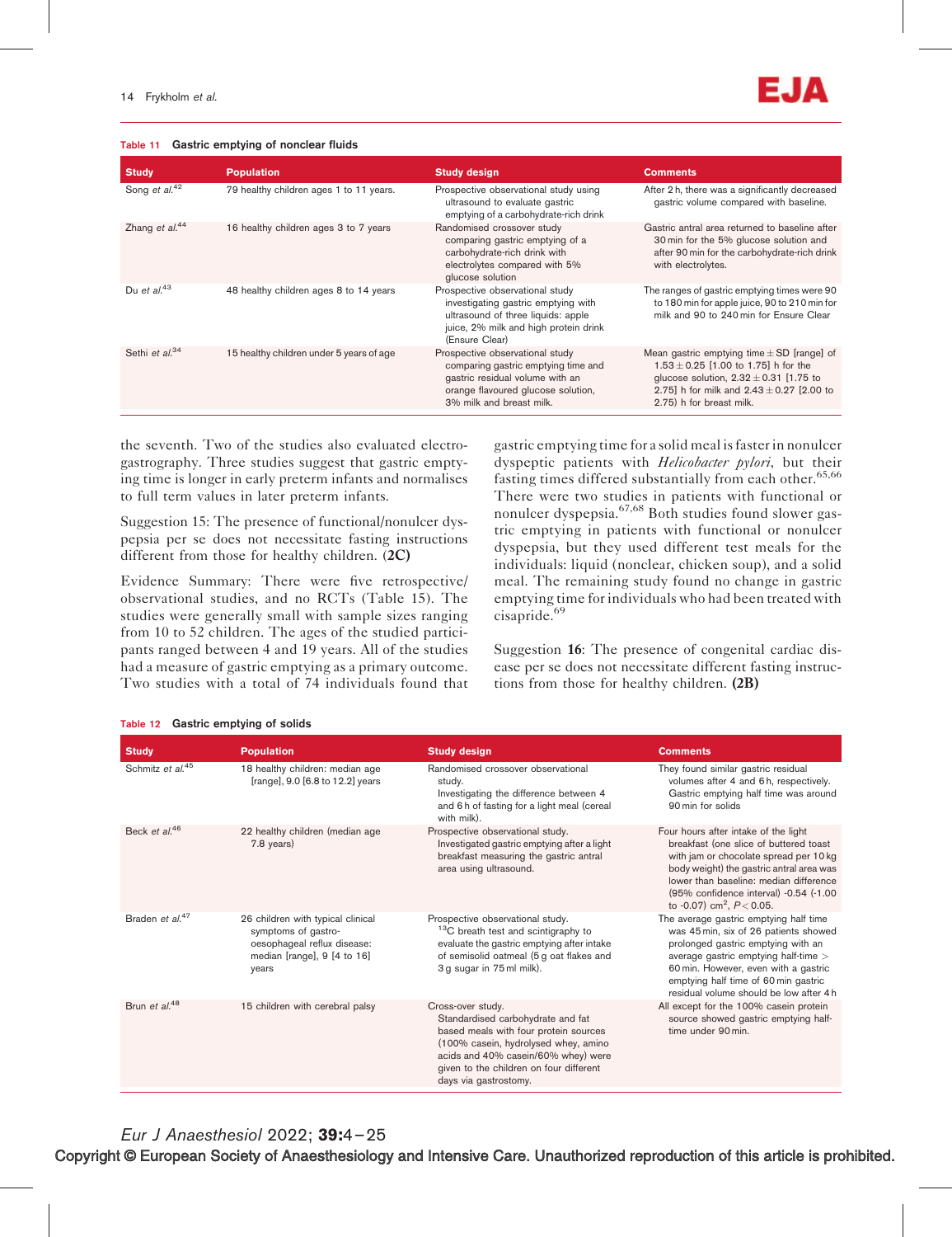#### Table 13 Gastro-oesophageal reflux disease

| <b>Study</b>                   | <b>Population</b>                                                                                                                                                           | <b>Design</b>                                                                                                                | <b>Comments</b>                                                                                                                                                                                                                                                                                     |
|--------------------------------|-----------------------------------------------------------------------------------------------------------------------------------------------------------------------------|------------------------------------------------------------------------------------------------------------------------------|-----------------------------------------------------------------------------------------------------------------------------------------------------------------------------------------------------------------------------------------------------------------------------------------------------|
| Aktas et al. <sup>49</sup>     | 28 children under 2 years old with<br><b>GERD</b> symptoms                                                                                                                  | Prospective observational study                                                                                              | Gastric emptying half time for milk longer in children with<br>high-grade reflux compared with children without reflux or<br>with low-grade reflux (49.1 $\pm$ 12.3 vs. 24.0 $\pm$ 6.8 vs.<br>$20.5 \pm 4.7$ min), respectively                                                                     |
| Argon et al. <sup>50</sup>     | 108 children ages 3 months to 5 years Prospective observational study                                                                                                       |                                                                                                                              | Gastric emptying half time after ingestion of cow's milk was<br>longer in grade 2 GERD (50 $\pm$ 13 min) vs. negative<br>GERD scintigraphy group (39 $\pm$ 16 min). When looked at<br>in aggregate, there was no difference between positive<br>GERD group (grade 1 and 2) vs. negative GERD group. |
|                                | Cunha Cruvinel et al. <sup>51</sup> 38 children undergoing<br>oesophagogastroduodenoscopy,<br>mean age 47.7 and 55.5 months in<br>GERD and non-GERD groups,<br>respectively | Prospective observational study                                                                                              | Residual gastric volumes after pre-operative fasting in<br>children with and without GERD were found not to be<br>different                                                                                                                                                                         |
| Knatten et al. <sup>52</sup>   | 51 children ages 0.1 to 15.4 years, with Prospective observational study<br>and without neurologic injury,<br>presenting for Nissen fundoplication<br>or gastrostomy tube   |                                                                                                                              | In patients given whole milk after overnight fast, no<br>difference in gastric emptying between healthy patients<br>and patients with GERD. There were widely varying rates<br>of gastric emptying                                                                                                  |
| Livoti et al. <sup>53</sup>    | 52 infants less than 6 months of age<br>with confirmed reflux                                                                                                               | Prospective observational study                                                                                              | In infants fed milk formula after a 4 h fast, 20% of GERD<br>patients had a normal gastric emptying time, and 'frankly'<br>delayed emptying was present in 15%                                                                                                                                      |
| Okada et al. <sup>54</sup>     | 13 children ages 2 to 16 years with<br>GERD, with and without neurologic<br>impairment                                                                                      | Prospective observational study                                                                                              | Study suggests gastric emptying of liquid formula was<br>delayed in children with GERD. Small study;<br>heterogeneous age range, differences between control<br>and neurologically impaired children unclear                                                                                        |
| Omari et al. <sup>55</sup>     | 30 healthy children ages 2 to 17 years, Randomised controlled trial<br>treated with and without baclofen                                                                    |                                                                                                                              | Gastric emptying time and radiolabelled CO <sub>2</sub> excretion was<br>shorter in children that received baclofen; gastric<br>emptying half time in baclofen subjects was 55 (31 to 72)<br>min vs. 90 (60 to 147) min in controls                                                                 |
| Pacilli et al. <sup>56</sup>   | Eight children enrolled, six analysed.<br>Children ages $3.3 \pm 3$ years<br>presenting for Nissen funduplication                                                           | Prospective observational study                                                                                              | Gastric emptying was accelerated following Nissen<br>fundoplication surgery for GERD (59 $\pm$ 17 vs. 45 $\pm$ 4 min<br>pre and postop, respectively). Very small study                                                                                                                             |
| Carroccio et al. <sup>57</sup> | 24 infants (12 with and 12 without<br>GERD).                                                                                                                                | Prospective observational study<br>GERD patients had measurements<br>before and after 8 weeks of treatment<br>with cisapride | After milk formula, GERD infants had longer final gastric<br>emptying time compared with normal controls. GERD<br>infants treated with cisapride had gastric emptying time<br>that was not different from the control group                                                                         |

Evidence Summary: There were two RCTs (Table 16).23,70 One trial compared gastric residual volume following a standard volume of clear liquids 1 or 2 h before induction and found no difference. The other trial evaluated gastric residual volume following a liberalised clear fluid fasting regime (ad lib up to 2 h before induction) and a stricter regime, and found no differences between the two groups.

Suggestion 17: Obesity does not necessitate different fasting instructions from those for normal-weight children. (2C)

Evidence Summary: There were two prospective observational studies (Table 17). This recommendation is primarily based on one large prospective observational study of good methodological quality that is directly relevant to pre-operative fasting.<sup> $71$ </sup> A second prospective observational study examining a liquid and solid meal had results whose relevance to standard pre-operative fasting regimes is unclear.<sup>72</sup>

Suggestion 18: The presence of a repaired oesophageal atresia/trachea-oesophageal fistula without documented delayed gastric emptying or oesophageal stenosis does not necessitate fasting instructions different from those for healthy children. (2C)

Evidence Summary: There were two prospective studies that included a total of 21 individuals (Table 18).<sup>73,74</sup>

The interventions included administration of a radiolabelled solid meal and assessment of gastric emptying by scintigraphy. One study assessed gastric motility via gastric manometry. No study assessed gastric emptying of clear liquids.

Suggestion 19: Isolated type I diabetes per se does not necessitate different fasting instructions from those for healthy children. (2C)

Evidence Summary: There were two prospective studies (Table 19).75,76 In both studies, a standardised pancake meal was given after an overnight fast. The recommendation is based on two small studies in children with type-1 diabetes that did not demonstrate delayed gastric emptying.

Statement 20: There is insufficient evidence to recommend specific and different pre-operative fasting requirements with respect to the impact of medications or environmental factors.

Evidence Summary: There were two retrospective/observational studies, and five RCTs. Four studies examined cisapride, one study examined oral baclofen, one study

# Eur J Anaesthesiol 2022; 39:4–25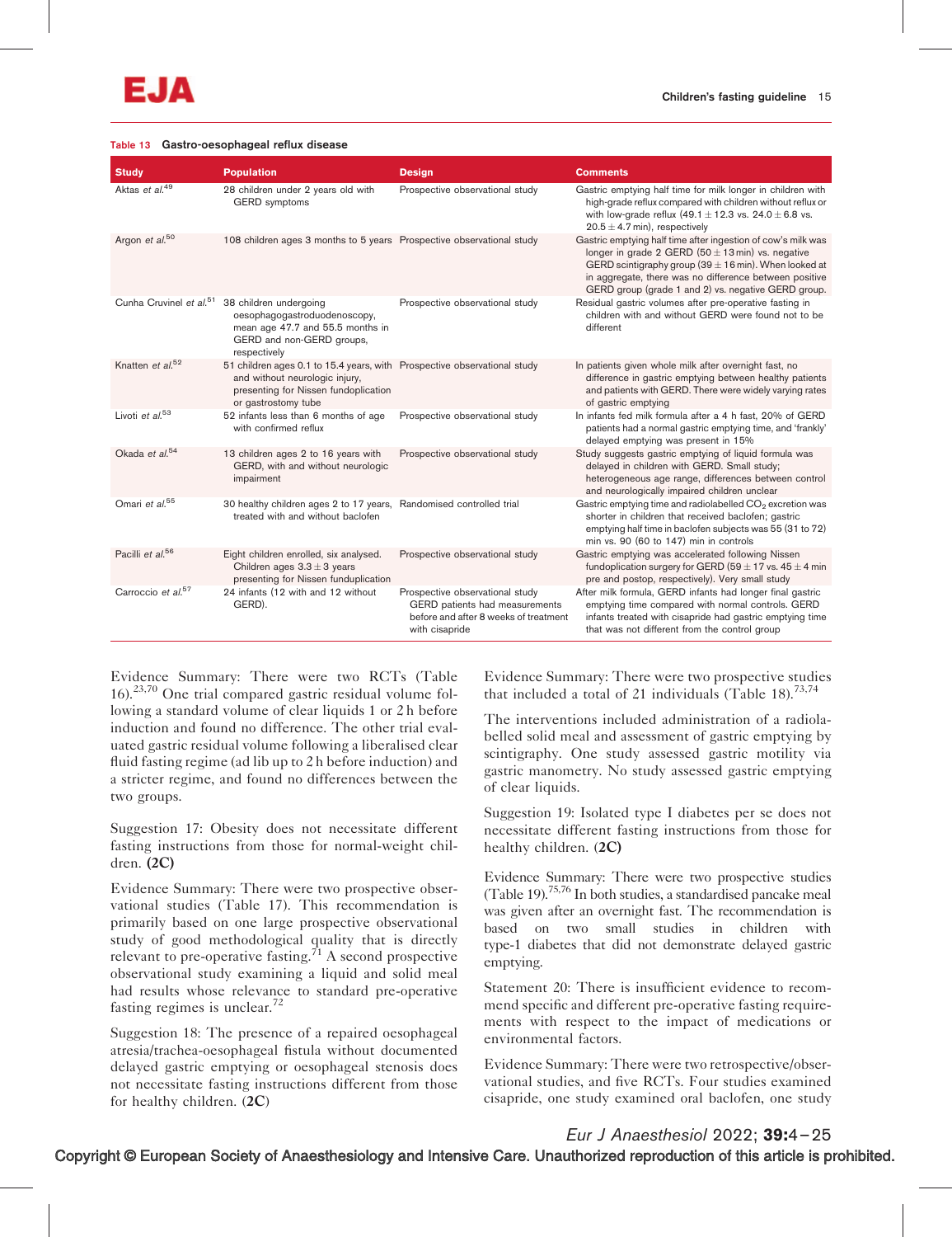#### Table 14 Gastric emptying in preterm neonates and infants

| <b>Study</b>                  | <b>Population</b>                                                                                                                                            | <b>Design</b>                                                                                                                                                           | <b>Comments</b>                                                                                                                                                                                                                                                                                                                                                                                 |
|-------------------------------|--------------------------------------------------------------------------------------------------------------------------------------------------------------|-------------------------------------------------------------------------------------------------------------------------------------------------------------------------|-------------------------------------------------------------------------------------------------------------------------------------------------------------------------------------------------------------------------------------------------------------------------------------------------------------------------------------------------------------------------------------------------|
| Beck et $a^{1.58}$            | 22 stable preterm infants<br>(postmenstrual age 32 to 40<br>weeks)                                                                                           | Prospective observational study.<br>Gastric antrum area (GAA)<br>was measured for each infant<br>at various time periods<br>following a formula or breast<br>milk meal. | Baseline fasting time (FT) 0 was before first assessment<br>was $194 \pm 27$ min after last meal and median initial<br>GAA was 0.45 cm <sup>2</sup> . At FT1 (60 $\pm$ 15 min), median GAA<br>was 2.22 cm <sup>2</sup> . At FT2 (138 $\pm$ 26 min) median GAA was<br>0.92. At FT3 $(198 \pm 16 \text{ min})$ median GAA was<br>$0.57 \text{ cm}^2$ and not significantly different to baseline. |
| Costalos et al. <sup>59</sup> | 20 premature infants with<br>gestational age $<$ 32 weeks<br>and birth weight $<$ 1500 g<br>with feeding intolerance                                         | Randomised controlled study                                                                                                                                             | Gastric half emptying time was significantly shorter<br>following cisapride administration: $40.9 \pm 18.1$ vs.<br>$57.6 \pm 16.1$ min                                                                                                                                                                                                                                                          |
| Gounaris et al. <sup>60</sup> | 36 very low birth weight infants,<br>16 on CPAP, 20 not requiring<br>respiratory support                                                                     | Prospective observational study                                                                                                                                         | Mean gastric emptying time following milk via OG was<br>$28 \pm 12$ min for CPAP group and $40 \pm 17$ min for non-<br>CPAP group                                                                                                                                                                                                                                                               |
| Ramirez et al. <sup>61</sup>  | Preterm infants born at 25 to 30<br>weeks gestational age. Study<br>1 included 10 infants and<br>study 2 included seven infants                              | Prospective observational study                                                                                                                                         | In preterm infants, independently changing osmolality,<br>volume and energy density had no effect on gastric<br>emptying rate (10 patients). Gastric emptying half time<br>was 18% faster for the combined lower-osmolality/<br>higher volume feed (7 patients). Gastric emptying half<br>time decreased linearly with gestational age (17)<br>patients)                                        |
| Reddy et al. <sup>62</sup>    | 49 preterm neonates (29 to 34<br>weeks) during first week of life                                                                                            | Randomised controlled study.<br>Babies were allocated either<br>to cisapride or placebo                                                                                 | No difference in groups in terms of feed intolerance.<br>Gastric emptying time between the groups was not<br>significantly different. $58 \pm 32$ min in the study group<br>compared to $53 \pm 34$ min in the placebo group<br>(P > 0.05)                                                                                                                                                      |
| Riezzo et $al$ <sup>63</sup>  | 33 newborns at different<br>gestational ages at birth                                                                                                        | Prospective observational study                                                                                                                                         | Preprandial antral area and half emptying time were<br>greater in preterm newborns of 28 to 32 weeks<br>compared with preterm newborns of 32 to 36 weeks<br>and full-term newborns                                                                                                                                                                                                              |
| Riezzo et al. <sup>64</sup>   | 18 healthy preterm infants born<br>at 28 to 36 weeks (mean, 34<br>weeks), with birth weight<br>>1800 g, normal Apgar score,<br>and postnatal age $\leq$ 24 h | Prospective observational study.<br>The half emptying time was<br>calculated at days 3, 7, 15 and<br>30 after birth in order to<br>evaluate the time changes            | There was no significant difference in gastric emptying<br>time over time.<br>Population: 18 healthy preterm infants born at 28 to 36<br>weeks (mean, 34 weeks), with birth weight $>1800$ g,<br>normal Apgar score, and postnatal age $\leq 24$ h                                                                                                                                              |

examined oral acetaminophen, one study examined nizatidine, and one study examined metoclopramide and erythromycin (Table 20).55,57,59,62,69,77–79 Study outcome measures included gastric emptying time and gastric fluid volume.

Suggestion 21: Gum chewing does not increase gastric fluid volume enough to increase the risk of aspiration, but children should be questioned about the presence of gum in their mouth before anaesthesia induction and, if still present, asked to spit it out. (2B)

|  |  |  |  | Table 15 Gastric emptying in functional/nonulcer dyspepsia |  |  |
|--|--|--|--|------------------------------------------------------------|--|--|
|--|--|--|--|------------------------------------------------------------|--|--|

| <b>Study</b>                        | <b>Population</b>                                                                    | <b>Design</b>                                                                                                                                                                                                      | <b>Comments</b>                                                                                                                                                                                                                                                             |
|-------------------------------------|--------------------------------------------------------------------------------------|--------------------------------------------------------------------------------------------------------------------------------------------------------------------------------------------------------------------|-----------------------------------------------------------------------------------------------------------------------------------------------------------------------------------------------------------------------------------------------------------------------------|
| Sykora et al. <sup>66</sup>         | 21 H. pylori positive and 26 H.<br>pylori negative children                          | Prospective observational study.<br>Gastric emptying following a solid<br>food meal was compared in using<br>scintigraphy                                                                                          | Gastric emptying was accelerated in<br>H. pylori positive patients: emptying<br>half time $43.6 + 12.3$ vs.<br>$59.6 \pm 12.9$ min                                                                                                                                          |
| Strehl Machado et al. <sup>65</sup> | 27 female patients (mean age<br>13.38 $\pm$ 2.81 years) with<br>functional dyspepsia | Prospective observational study.<br>A C-octanoic breath test was<br>performed after a test meal                                                                                                                    | Gastric emptying time was shorter in<br>H. pylori positive patients compared<br>with H. pylori negative patients                                                                                                                                                            |
| Devanarayana et al. <sup>67</sup>   | 41 children age 4 to 14 years,<br>mean 7.5 years                                     | Prospective observational study                                                                                                                                                                                    | Liquid gastric emptying rate and antral<br>motility index were significantly<br>impaired in those with functional<br>dyspepsia compared with controls                                                                                                                       |
| Riezzo et al. <sup>68</sup>         | 52 children with nonulcer<br>dyspepsia (NUD) and 114<br>healthy children             | Prospective observational study.<br>Electrogastrography measures were<br>compared in the pre and postprandial<br>periods (solid food, standardised<br>meal)                                                        | The NUD/dyspeptic children had a<br>statistically significant slowing of<br>gastric emptying. The NUD children<br>also had altered electrogastrogram<br>patterns. The clinical significance of<br>the delayed emptying finding vis-a-<br>vis anaesthesia fasting is unclear |
| Riezzo et al. <sup>69</sup>         | 10 children tested at baseline<br>and after 8 weeks of cisapride<br>treatment        | Prospective observational study.<br>EGG and ultrasound assessment of<br>gastric emptying were performed for<br>20 min during fasting and at 30-min<br>intervals for 240 min after a standard<br>solid-liquid meal. | Cisapride changed the EGG. A<br>statistically significant reduction in<br>gastric emptying was not observed<br>after cisapride treatment                                                                                                                                    |

Eur J Anaesthesiol 2022; 39:4–25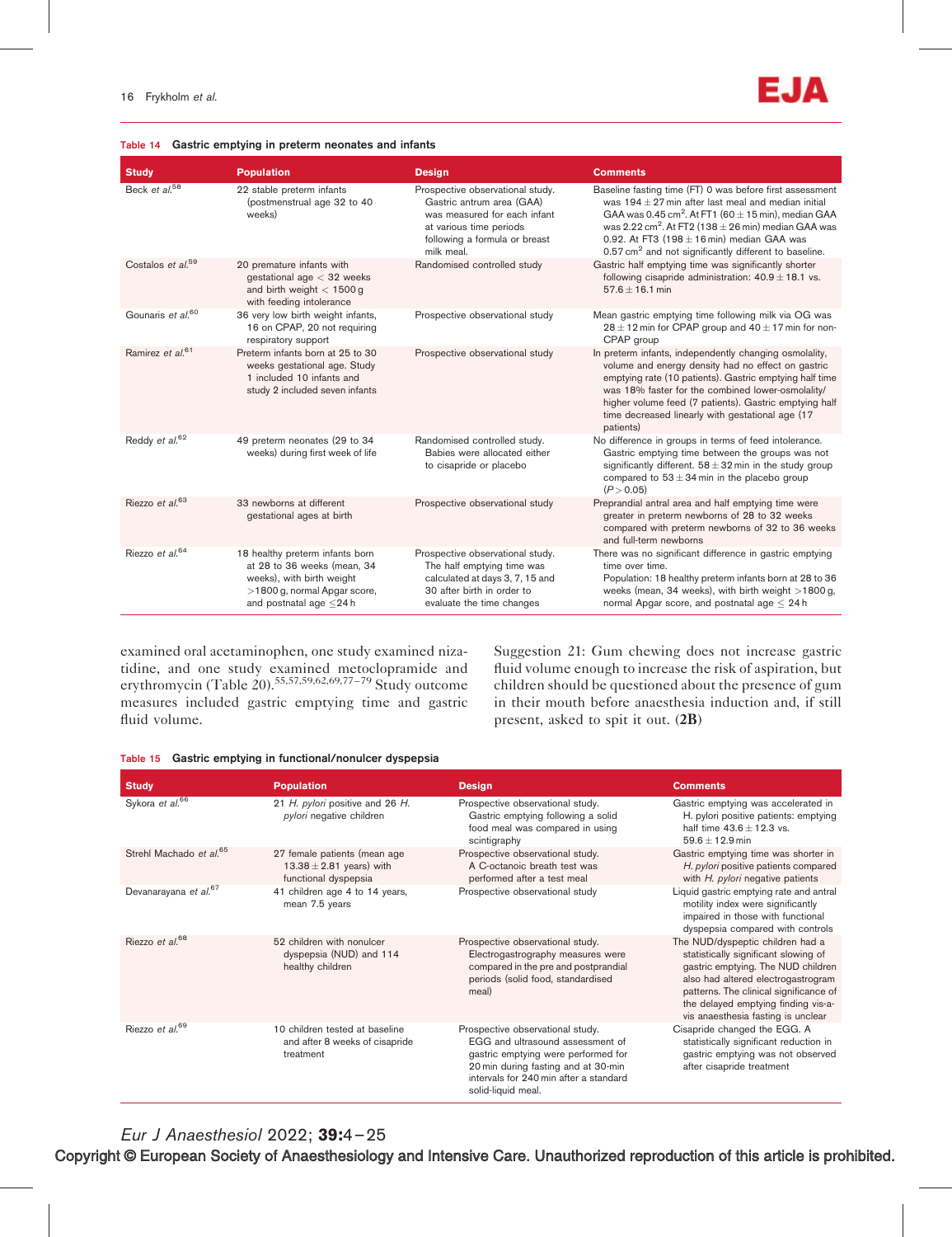

#### Table 16 Gastric emptying and congenital heart disease

| <b>Study</b>                  | <b>Population</b>                                                                                                                                                                  | <b>Design</b>                                                                                                                                                                                 | <b>Comments</b>                                                                                                                                                                                                                                                                                                                          |
|-------------------------------|------------------------------------------------------------------------------------------------------------------------------------------------------------------------------------|-----------------------------------------------------------------------------------------------------------------------------------------------------------------------------------------------|------------------------------------------------------------------------------------------------------------------------------------------------------------------------------------------------------------------------------------------------------------------------------------------------------------------------------------------|
| Nicolson et al. <sup>70</sup> | 101 children presenting for<br>elective cardiac surgery.<br>Control group (strict NPO)<br>$3.3 \pm 3.9$ years, study group<br>(ad lib to 2 h clear liquids)<br>$3.1 \pm 4.1$ years | Randomised controlled trial                                                                                                                                                                   | Both comparator groups had cardiac disease therefore no<br>comparisons relative to patients without cardiac disease<br>can be made. Within children with cardiac disease, the<br>study found no evidence that consumption of clear<br>liquids until 2 h of surgery resulted in adverse effects on<br>residual gastric fluid volume or pH |
| Huang et $al^{23}$            | 44 children ages 0 to 3 years<br>with congenital cyanotic heart<br>disease                                                                                                         | Randomised controlled trial.<br>$5$ ml kg <sup><math>-1</math></sup> of oral glucose water<br>given 1 or 2 h pre-operatively.<br>Gastric contents aspirated<br>after induction of anaesthesia | There were no differences in the gastric residual volume<br>between the two groups                                                                                                                                                                                                                                                       |

#### Table 17 Children with obesity

| <b>Study</b>                     | <b>Population</b>                                              | <b>Design</b>                                                                                                                                                                          | <b>Comments</b>                                                                                                                                                                                                               |
|----------------------------------|----------------------------------------------------------------|----------------------------------------------------------------------------------------------------------------------------------------------------------------------------------------|-------------------------------------------------------------------------------------------------------------------------------------------------------------------------------------------------------------------------------|
| Chiloiro et al. $^{72}$          | 114 normal weight and obese<br>children ages 6 to 11 years     | Prospective observational study.<br>Following a liquid and solid<br>meal, gastric emptying was<br>compared over a 4-h period in<br>normal weight, obese and<br>severely obese children | Severely obese subjects had higher antral areas<br>at three of the eight time points after the meal.<br>The clinical implications of this in a pre-<br>operative fasting setting relative to current<br>quidelines is unclear |
| Cook-Sather et al. <sup>71</sup> | 1000 children ages 2 to 12 years<br>presenting for day surgery | Prospective observational study.<br>Gastric fluid volumes<br>measured by orogastric<br>suctioning after intubation.                                                                    | Gastric fluid volumes were not different between<br>overweight, obese and nonoverweight<br>children. Emesis on induction was not<br>associated with BMI status                                                                |

#### Table 18 Gastric emptying and oesophageal atresia

| Study                           | <b>Population</b>                                                                                                   | <b>Design</b>                   | <b>Comments</b>                                                                                                                                                       |
|---------------------------------|---------------------------------------------------------------------------------------------------------------------|---------------------------------|-----------------------------------------------------------------------------------------------------------------------------------------------------------------------|
| Montgomery et al. <sup>73</sup> | 10 children, ages 5 to 10 years<br>with repaired oesophageal<br>atresia compared with 11<br>healthy controls        | Prospective observational study | After a pancake meal gastric emptying<br>time was slower in 10 children with a<br>history of repaired oesophageal<br>atresia. The clinical significance is<br>unclear |
| Romeo et al. <sup>74</sup>      | 11 adolescents and young<br>adults, ages 13 to 23 years<br>with oesophaqeal atresia/<br>trachea-oesophageal fistula | Prospective observational study | Delayed gastric emptying after a solid<br>meal was present in four out of 11<br>individuals (three out of six<br>adolescents)                                         |

#### Table 19 Gastric emptying and diabetes

| <b>Study</b>                | <b>Population</b>                                                                                          | <b>Design</b>                                                                                                                                           | <b>Comments</b>                                                                                                                                                          |
|-----------------------------|------------------------------------------------------------------------------------------------------------|---------------------------------------------------------------------------------------------------------------------------------------------------------|--------------------------------------------------------------------------------------------------------------------------------------------------------------------------|
| Perano et al. <sup>75</sup> | 30 adolescents $(15 \pm 2.5 \text{ years})$<br>with type 1 diabetes and 20<br>age and sex-matched controls | Prospective observational study.<br>Gastric emptying was assessed using a<br><sup>13</sup> C-octanoate breath test after a<br>standardised pancake meal | The median [IQR] gastric half-emptying<br>time was shorter in subjects with type 1<br>diabetes than controls: 78 [61 to 99]<br>min vs. 109 [71 to 124] min, $P = 0.02$ ] |
| Porter et al. <sup>76</sup> | 19 children ages 7 to 15 years<br>with type 1 diabetes and 15<br>age and sex-matched controls              | Prospective observational study.<br>Gastric emptying was assessed using a<br><sup>13</sup> C-octanoate breath test after a<br>standardised pancake meal | The mean gastric emptying half-time in the<br>cases was $99 \pm 52.1$ vs.<br>$103 \pm 27.5$ min in the controls ( $P = 0.8$ )                                            |

Evidence summary: One meta-analysis based on four RCTs (among which one was paediatric) suggests that chewing gum during the pre-operative fasting period neither increases gastric volume to a clinically significant degree nor changes gastric pH (Table 21).<sup>80,81</sup>

Suggestion 22: Children on enteral tube or gastrostomy feeding should be fasted before anaesthesia according to the same guidelines as other children and according to the consistency and caloric content of the food administered (clear fluid, milk, thick semi-solid fluid). (2C)

Evidence summary: We detected one observational study in 34 children 1.4 to 5.6 years old who underwent laparoscopic gastrostomy.<sup>82</sup> The authors reported that the median gastric half emptying time increased from 45 to 71 min three months after the gastrostomy  $(P = 0.03)$ . The longest emptying times were observed

# Eur J Anaesthesiol 2022; 39:4–25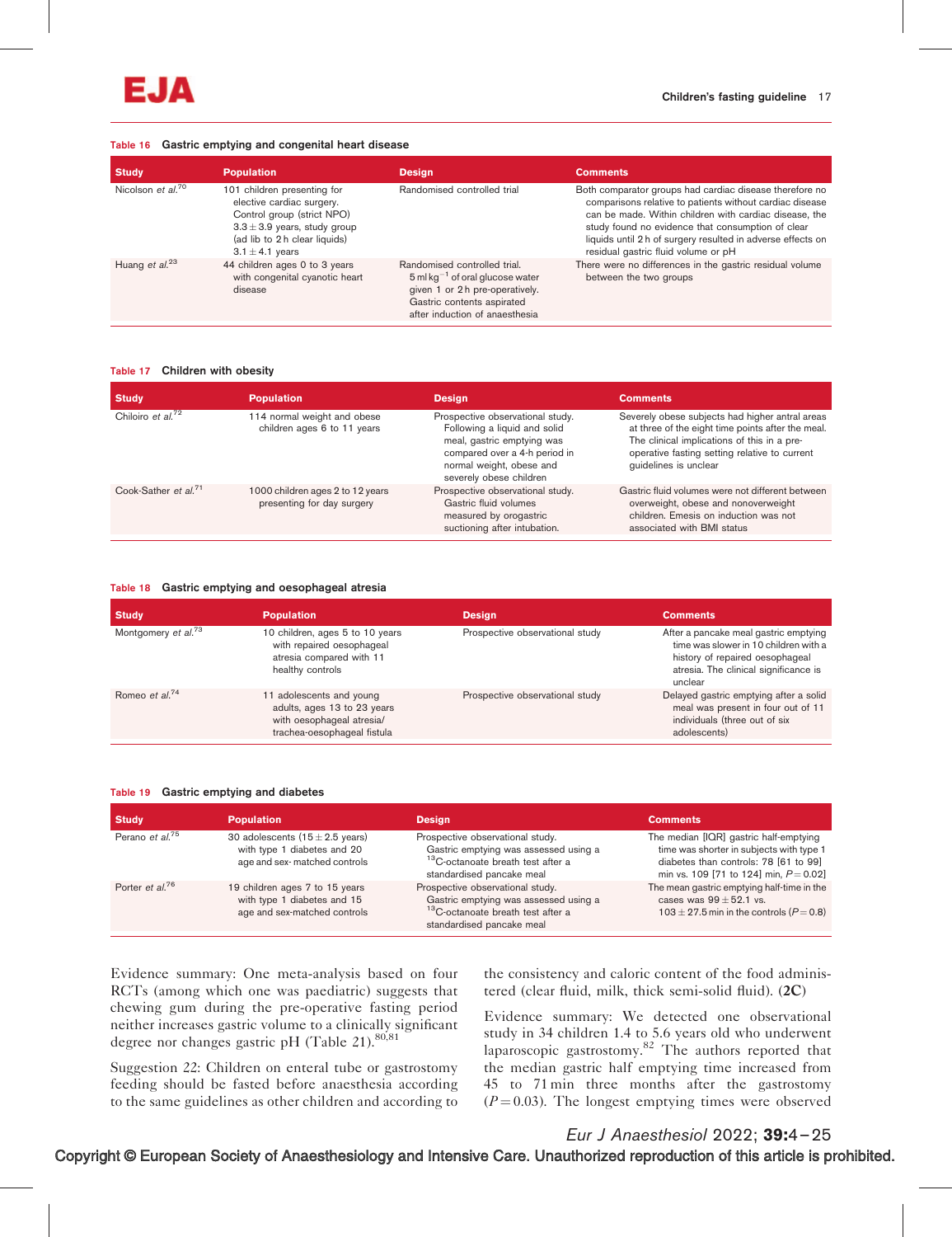Zatman et al.<sup>79</sup>

#### Table 20 Influence of pharmacologic agents

Omari et al.<sup>55</sup> 30 children 2 to 17 years old with **GERD** 

|                                |                                                                              | relaxation, oesophageal pH and gastric emptying<br>were assessed using manometry and a<br>radiolabelled breath test following two full-cream<br>milk drinks                                                                 | subjects receiving oral baclofen                                                                           |
|--------------------------------|------------------------------------------------------------------------------|-----------------------------------------------------------------------------------------------------------------------------------------------------------------------------------------------------------------------------|------------------------------------------------------------------------------------------------------------|
| Carroccio et al. <sup>57</sup> | 24 infants ages 3 to 13 months,<br>12 with GERD and 12 normal<br>controls    | Prospective observational study.<br>Infants with GERD were treated with oral cisapride<br>for 8 weeks. Controls without cisapride. Blinded<br>observer assessed gastric ultrasound                                          | No difference in gastric emptying between<br>cisapride-treated GERD patients and<br>healthy controls       |
| Costalos et al. <sup>59</sup>  | 20 infants with birth weight $<$<br>1500 g born at $<$ 32 weeks<br>gestation | Randomised controlled study.<br>Gastric emptying time calculated from ultrasound<br>antral area measurements in two groups of infants-<br>one receiving oral cisapride and the other placebo                                | Gastric emptying time was shorter in<br>infants receiving cisapride                                        |
| Reddy et al. <sup>62</sup>     | 49 preterm infants born at 29 to<br>34 weeks gestation                       | Randomised controlled study.<br>Gastric emptying time between infants treated with<br>cisapride compared with placebo                                                                                                       | No difference in gastric emptying times<br>observed                                                        |
| Riezzo et al. <sup>69</sup>    | 10 children ages 4 to 14 years<br>with nonulcer dyspepsia                    | Prospective observational study.<br>Gastric emptying and electrogastrogram assessed<br>at 20-min intervals following a standard solid-liquid<br>meal, before and after 8 weeks of cisapride<br>treatment                    | A statistically significant reduction in<br>gastric emptying was not observed<br>after cisapride treatment |
| Burke et al. <sup>77</sup>     | 37 healthy children ages 1 to 14<br>years undergoing MRI                     | Randomised controlled study.<br>Children randomised to oral acetaminophen (mean<br>volume 8.55 ml) 1 h prior to induction of<br>anaesthesia or fasting. Gastric volume and pH were<br>measured immediately after intubation | Gastric residual volume between the two<br>groups was not statistically different                          |
| Mikawa et al. <sup>78</sup>    | 104 healthy children, ages 4 to<br>11 years (4 groups of 26),                | Randomised controlled study.<br>Each child ingested $10 \text{ ml} \text{ kg}^{-1}$ apple juice 3h                                                                                                                          | pH higher in patients who received<br>Nizatidine on the morning of surgery,                                |

before the estimated anaesthesia induction time after an overnight fast. Four groups based on administration of drug the night before and morning of surgery: Placebo/Placebo, Placebo/Nizatidine, Nizatidine/Placebo, Nizatidine/Nizatidine

The effects of premedication with metoclopramide compared with erythromycin were compared. No

Randomised controlled study.

control group

Children received either a single oral dose of baclofen or placebo. Lower oesophageal

Study Population Design Comments

Randomised controlled study.

pre and postoperatively in the neurologically impaired patients.

presenting for anaesthesia

80 children ages 4 to 15 years undergoing tonsillectomy

and surgery

surgery when fasting instructions have not been applied and in children undergoing emergency surgery. (2C)

# Gastric ultrasound

Suggestion 23: Ultrasound assessment of gastric contents and volume may be used in children scheduled for elective

Evidence summary: Prospective observational studies performed in volunteers and in children scheduled for elective surgery reported that ultrasound examination of

#### Table 21 The impact of gum chewing

| <b>Study</b>                      | <b>Population</b>                                                                     | <b>Design</b>                                                                                                                                                                                                   | <b>Comments</b>                                                                                                                                                                                                                                                                                                                                                                                                                                        |
|-----------------------------------|---------------------------------------------------------------------------------------|-----------------------------------------------------------------------------------------------------------------------------------------------------------------------------------------------------------------|--------------------------------------------------------------------------------------------------------------------------------------------------------------------------------------------------------------------------------------------------------------------------------------------------------------------------------------------------------------------------------------------------------------------------------------------------------|
| Ouanes et al. <sup>80</sup>       | Four RCTs with a total of 287<br>individuals (46 children)                            | Meta-analysis of four randomised<br>controlled trials<br>Gum chewing for 20 to 240 min<br>before anaesthesia, gum removed at<br>0 to 30 min before induction                                                    | Gum chewing increased GFV: mean difference<br>between gum chewing and controls $= 0.21$<br>$(95\% \text{ Cl}, 0.02 \text{ to } 0.39) \text{ m}l \text{ kg}^{-1}$ . No effect on<br>qastric pH: mean difference = 0.11 (95% CI, -<br>0.14 to 0.36). No significant difference<br>between sugared and sugarless gum.<br>Significance of GFV difference unclear as<br>gastric clear fluid volume is not a defined risk<br>factor for pulmonary aspiration |
| Schoenfelder et al. <sup>81</sup> | 46 healthy children 5 to 17 years<br>of age undergoing elective<br>outpatient surgery | Randomised controlled study.<br>Three groups of children: no chewing<br>gum, sugared, or sugarless chewing<br>gum. Intervention (chewing) for<br>30 min before induction. Gastric<br>suctioning after induction | GFV lower in children without chewing gum:<br>0.35 $[IQR, 0.2$ to 0.5] ml $kq^{-1}$ compared with<br>0.88 [0.6 to 1.4] ml kg <sup>-1</sup> and 0.69 [0.4 to 1.6]<br>$mlkq^{-1}$ for sugared and sugarless gum<br>respectively, $P = 0.0001$ . Neither differences<br>in GFV nor pH were clinically relevant.                                                                                                                                           |

Eur J Anaesthesiol 2022; 39:4–25

Copyright © European Society of Anaesthesiology and Intensive Care. Unauthorized reproduction of this article is prohibited.



Gastroesophageal reflux was reduced in the baclofen group. Gastric halfemptying time and was shorter in

regardless whether an evening dose was also given. Gastric fluid vol (orogastric suction) was less for children who received nizatidine on morning of surgery, but still greater than 0.4 ml kg<sup>-1</sup> on average. Residual GFV too low for aspiration in 23/104 patients (not further described)

There was no difference in gastric volume after induction/intubation

gastric antrum with qualitative, quantitative or both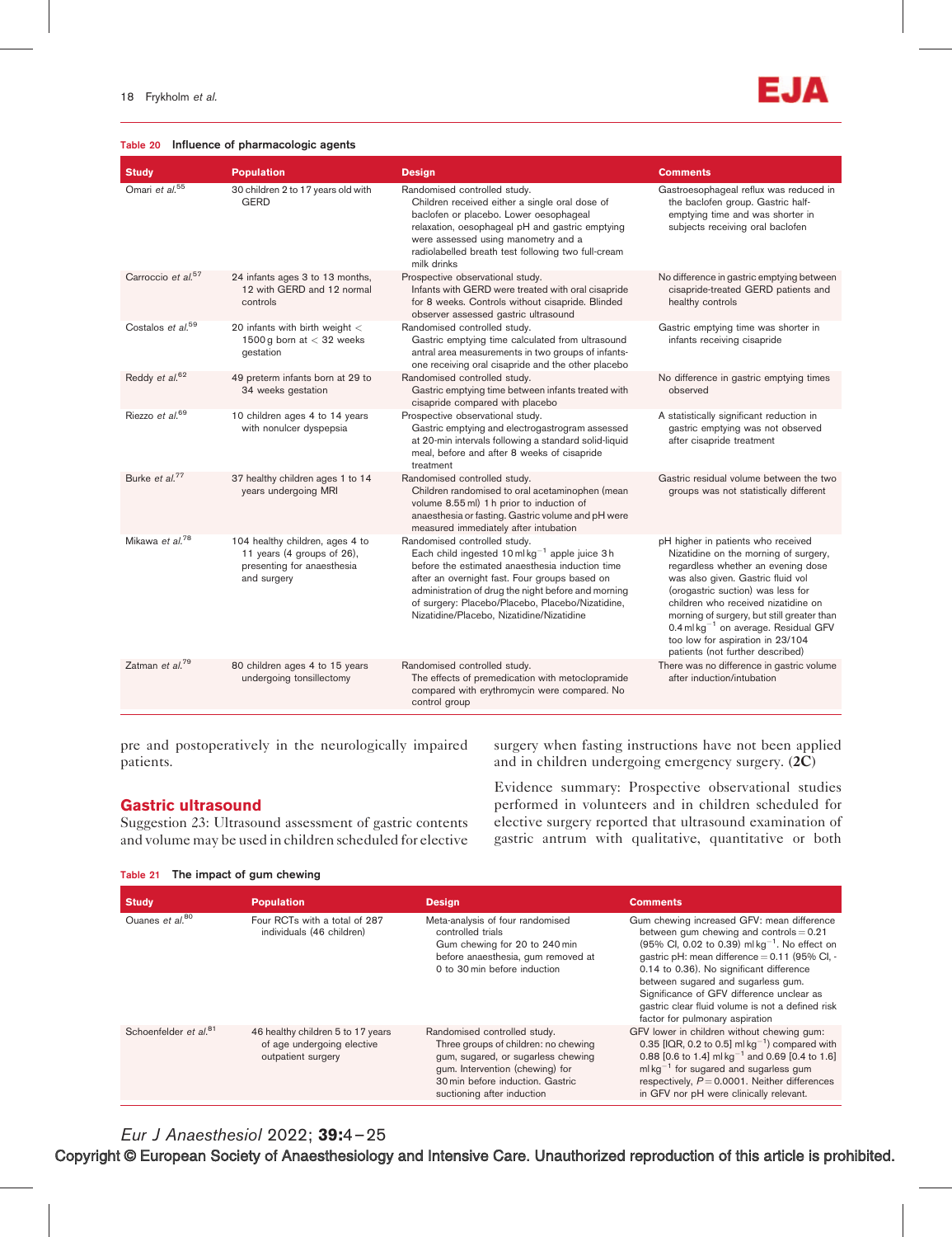

#### Table 22 The use of gastric ultrasound in clinical situations

| <b>Study</b>                      | <b>Population</b>                                                    | <b>Design</b>                   | <b>Comments</b>                                                                                                                                                                                                                                                                               |
|-----------------------------------|----------------------------------------------------------------------|---------------------------------|-----------------------------------------------------------------------------------------------------------------------------------------------------------------------------------------------------------------------------------------------------------------------------------------------|
| Bouvet et al. <sup>83</sup>       | 200 children scheduled for elective<br>surgery                       | Prospective observational study | 1 (95% CI, 0.2 to 3.9)% of children had solid<br>contents or clear fluid volume $> 1.25$ ml kg <sup>-1</sup>                                                                                                                                                                                  |
| Desgranges et al. <sup>84</sup>   | 66 children scheduled for elective ear,<br>nose and throat surgery   | Prospective observational study | All children had low gastric contents and volume<br>$(<$ 1.5 ml kg <sup>-1</sup> )                                                                                                                                                                                                            |
| Spencer et al. <sup>88</sup>      | 100 children undergoing elective upper<br>gastrointestinal endoscopy | Prospective observational study | 91/100 children had Grade 0 or 1 antrum and<br>volume of fluid content significantly $< 1.5$ ml kg <sup>-1</sup>                                                                                                                                                                              |
| Van de Putte et al. <sup>90</sup> | 33 adults and four children                                          | Retrospective cohort study      | When fasting instructions were not followed, the rate<br>of increased gastric contents was 62%. Gastric<br>ultrasound led to changed risk assessment and<br>anaesthetic management in 24/37 (65%) patients                                                                                    |
| Gagey et al. 86                   | 143 children undergoing nonelective<br>surgery                       | Prospective observational study | Pre-operative ultrasound assessment of gastric<br>contents led to change the planned induction<br>technique in around 50% of children. The<br>incidence of increased gastric content volume<br>(thick fluid, solid content or fluid volume ><br>0.8 ml kg <sup><math>-1</math></sup> was 46%, |
| Leviter et $al$ <sup>87</sup>     | 107 children undergoing nonelective<br>procedural sedation           | Prospective observational study | 74/107 (69%) children undergoing nonelective<br>procedural sedation had solid contents or<br>calculated fluid volume $> 1.2$ ml kg <sup>-1</sup>                                                                                                                                              |
| Gagey et al. <sup>92</sup>        | 34 infants undergoing pyloromyotomy                                  | Prospective observational study | Ultrasound monitoring useful to appropriately guide<br>the choice of the anaesthetic induction technique.<br>It allowed a nonrapid sequence induction<br>technique to be used in 30/34 (88%) infants with<br>an empty stomach                                                                 |

qualitative and quantitative analyses, was conclusive in 88 to 98% of children for the identification of increased or low gastric content and volume (Table  $22$ ).<sup>83–88</sup>

In two studies investigating gastric content volume and fasting duration, the median fasting duration ranged from 5.8 to 13 h and some children were still found to have residual gastric content.<sup>86,87</sup> These results are supported by studies performed in adults undergoing nonelective surgery, which reported rates of increased gastric contents and volume ranging from 35 to 56%, without any association between fasting time and gastric content status.<sup>89,91,92</sup>

In order to perform the correct induction sequence appropriate to the risk of aspiration, three observational studies in children undergoing nonelective procedures assessed the change in the planned induction technique (either rapid sequence vs. routine inhalational or intravenous) when it was guided by the ultrasound assessment of gastric contents.86,87,92

Suggestion 24: Cross-sectional area (CSA) of the antrum can be used as the surrogate parameter of choice for gastric content. Sonographic images of the antrum can most reliably be taken in right lateral decubitus position, using a defined protocol. (2B)

Evidence summary: Eleven prospective cohort studies with a total population of 503 compared GUS to a second method of measurement of gastric content (Table 23).86,88,93–101 CSA of the antrum was used as surrogate parameter in 2-D ultrasound scans, either being compared to gastric volumes or being used to calculate gastric emptying half-time through repeated measurements. Out of these studies, four used suctioning (endoscopically controlled/blind) of gastric contents, which showed the best correlation between gastric volume and CSA. A further three studies compared GUS CSA with MRI and one with computed tomography (CT) scans.

Suggestion 25: Qualitative grading systems are preferred over calculating gastric volumes. A trained examiner can use qualitative interpretation of sonographic imaging to differentiate solids from fluids as well as larger volumes from smaller ones. (2B)

Evidence summary: Five studies (two randomised clinical trials, three prospective cohort studies) transforming sonographic measurements into clinical grading systems (Table 24). These allow straight forward clinical decisions by integrating complex data into grading systems.

In addition to the aforementioned studies using mathematical models, three prospective cohort studies found a positive correlation between age and gastric volume (in adult and paediatric populations). A mathematical model including weight to calculate gastric volumes was found to show inferior correlation compared with a model using age (Table 24).<sup>86,88,95,97,102-104</sup>

#### Postoperative fasting

Recommendation 26: Unless contraindicated, an early and liberal postoperative fluid intake should always be encouraged in children. (1B)

Evidence Summary: Five RCTs and three randomised cohort studies investigated the effects of either liberal, mandatory or restricted oral fluid intake.

In summary, a liberal postoperative fluid intake in accordance with the children's own needs was found to increase the postoperative well being 105,106 with less

Eur J Anaesthesiol 2022; 39:4–25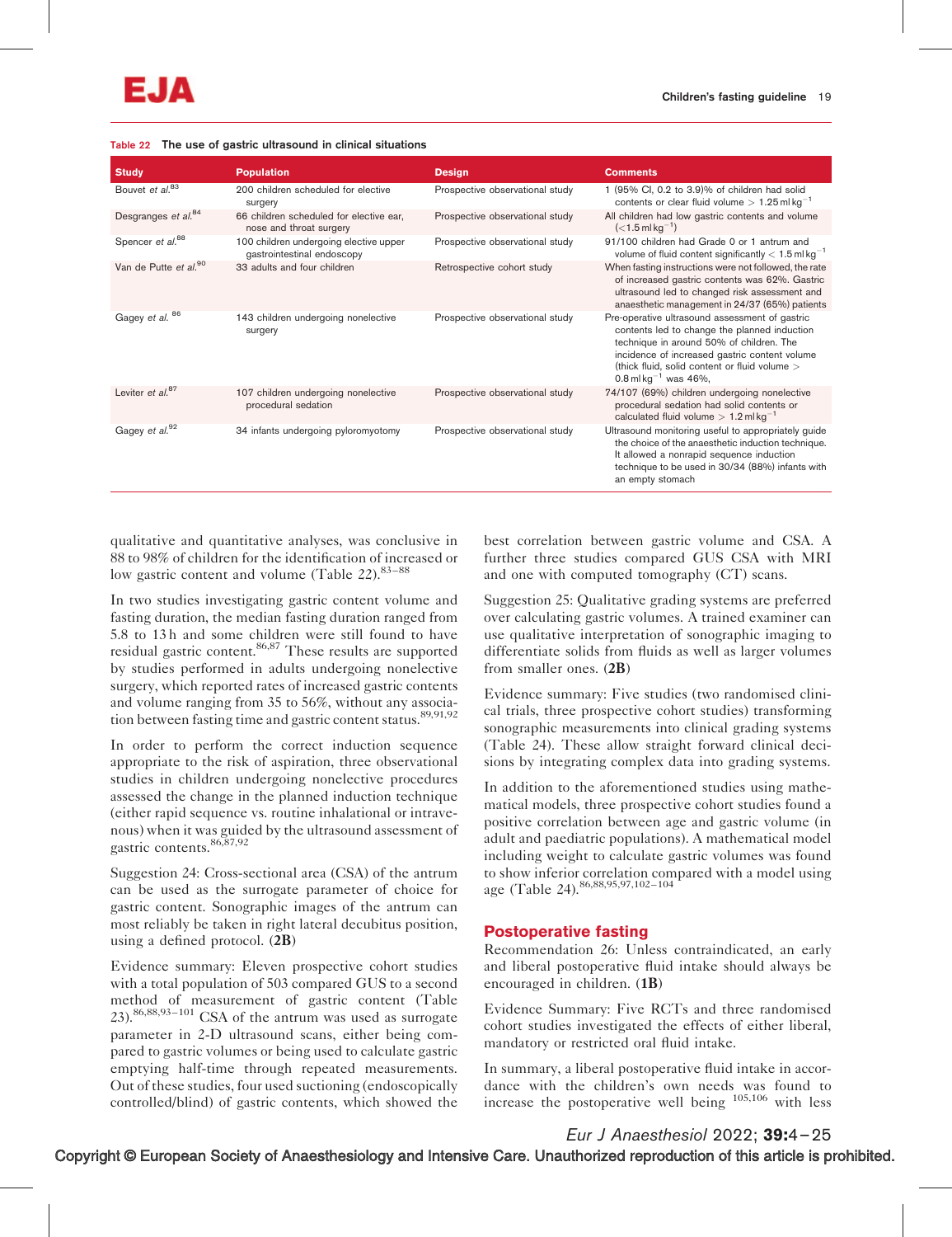# EAN

| <b>Study</b>                    | <b>Population</b>                                                | <b>Design</b>                                                                                                                                                                                                                                                        | <b>Comments</b>                                                                                                                                                                                                                                                                                                     |
|---------------------------------|------------------------------------------------------------------|----------------------------------------------------------------------------------------------------------------------------------------------------------------------------------------------------------------------------------------------------------------------|---------------------------------------------------------------------------------------------------------------------------------------------------------------------------------------------------------------------------------------------------------------------------------------------------------------------|
| Schmitz et al.93                | 16 children aged 9.2 (6.4 to<br>$12.8$ ) years                   | Prospective cohort study                                                                                                                                                                                                                                             | Correlations between Gastric antral area<br>(GAA) and total gastric volume<br>corrected for body weight or gastric<br>fluid volume corrected for bodyweight<br>in children were best in the right lateral<br>decubitus position ( $r = 0.79$ ; $P < 0.01$<br>and $r = 0.78$ ; $P < 0.01$ ) using MRI as<br>control. |
| Schmitz et al. <sup>94</sup>    | 18 children aged 9.8 (8.8 to<br>$12.2)$ years                    | Prospective cohort study<br>Comparison of GCV assessed by US in<br>different patient positions for measuring CSA,<br>using magnetic resonance imaging (MRI) as<br>reference.                                                                                         | R between CSA and GCV was 0.76 (95%)<br>CI, 0.76 to 1) and 0.57 (95% CI, 0.41 to<br>0.88) for the RLD and SUBE positions,<br>respectively                                                                                                                                                                           |
| Perlas et al. <sup>95</sup>     | 108 adult patients (19 to 82<br>years) undergoing<br>gastroscopy | Prospective cohort study<br>Right lateral CSA was measured by a blinded<br>sonographer and volume of fluid calculated.                                                                                                                                               | GCV from gastric US was correlated with<br>gastric fluid suctioned under<br>gastroscopic vison. (Pearson's<br>correlation coefficient $R^2 = 0.731$                                                                                                                                                                 |
| Bouvet et al. <sup>96</sup>     | 108 adults $(49 \pm 18 \text{ years})$                           | Prospective cohort study<br>Relationship between the antral area and the<br>volume of aspirated gastric contents was<br>analysed, performance of ultrasonographic<br>measurement of antral area for the diagnosis of<br>'at risk stomach'.                           | Correlation coefficient 0.72, diagnosis of<br>'at risk stomach' with sensitivity of 91%<br>and a specificity of 71%. AUC ROC for<br>the diagnosis of 'at risk stomach' was<br>90%                                                                                                                                   |
| Spencer et al. <sup>88</sup>    | 100 children aged 11 to 216<br>months                            | Prospective cohort study<br>investigating the relationship between gastric<br>antral CSA and endoscopically suctioned<br>volume.                                                                                                                                     | Gastric antral CSA correlated with total<br>gastric volume in supine ( $\rho$ = 0.63) and<br>right lateral decubitus ( $\rho = 0.67$ )<br>positions.<br>Increasing gastric antral grade (0 to 2)<br>was associated with increasing gastric<br>fluid volume.                                                         |
| Gagey et al. <sup>86</sup>      | 143 children aged 2 months to<br>16 years                        | Prospective cohort study<br>Predicting a stomach at risk for aspiration by<br>measuring antrum cross sectional area,<br>controlled by suctioning contents through a<br>gastric tube                                                                                  | Sensitivity of 94% (95% CI, 84 to 98),<br>specificity of 83% (95% CI, 71 to 91),<br>negative predictive value 93% (95% CI,<br>82 to 98), positive predictive value 85%<br>(95% Cl, 74 to 92)                                                                                                                        |
| Manini et al. <sup>97</sup>     | 35 adults and adolescents                                        | Prospective cohort study                                                                                                                                                                                                                                             | Comparison of 3D-GUS witch SPECT<br>found an average difference of less than<br>100 ml in volume measurements                                                                                                                                                                                                       |
| Okada et al. <sup>98</sup>      | 39 adults aged 34 to 68 years                                    | Prospective cohort study<br>Comparison between gastric content volumes<br>measured with US and CT, determination of<br>'high risk stomach' from antral CSA<br>measurements.                                                                                          | Spearman rank-order correlation 0.420<br>$(P=0.01)$ , sensitivity 85%, negative<br>predictive value 53%, AUC<br>$ROC = 0.670 (P = 0.03)$                                                                                                                                                                            |
| Gentilcore et al. <sup>99</sup> | 10 adults aged $23.5 \pm 1.5$ years                              | Prospective cohort study<br>Measurements of gastric emptying by<br>scintigraphy and 3D ultrasonography after<br>ingestion of 500 ml beef soup or 300 ml<br>dextrose labelled with 20 MBq 99mTc-sulphur<br>colloid.                                                   | Close correlation between the ScT50 and<br>UT50 for both soup $(r=0.92,$<br>$P = 0.0005$ ) and dextrose ( $r = 0.88$ ,<br>$P = 0.0007$                                                                                                                                                                              |
| Liu et $al$ . <sup>100</sup>    | 20 adults aged $25.5 \pm 2.5$ years                              | Prospective cohort study<br>Concurrent measurements of gastric emptying<br>by scintigraphy and 3D ultrasound were<br>performed after ingestion of 350 ml of a<br>cellulose-based gastric contrast agent (TUS-<br>OSCA) labelled with 20 MBq 99mTc-sulfur<br>colloid. | Good correlation between the gastric<br>50% emptying times determined by<br>scintigraphy (89.4 $\pm$ 1.8 min) and TUS-<br>OSCA $(92.5 \pm 1.7 \text{ min})$ . Correlation<br>coefficient $r$ 0.922 ( $P = 0.000$ )                                                                                                  |
| Buisman et al. <sup>101</sup>   | 14 adults, median age 27 [range,<br>21 to 32] years              | Prospective cohort study<br>Comparison of gastric volume measured by 3D<br>matrix ultrasound compared to dynamic MRI.                                                                                                                                                | Correlation for gastric content volume<br>$r = 0.998$ and for total gastric volume<br>$r = 0.995$                                                                                                                                                                                                                   |

#### Table 23 Studies investigating the validity of gastric ultrasound estimation of gastric content volume

opioid,<sup>107</sup> an equal or lower incidence of vomiting<sup>105–112</sup> and a shorter postanaesthesia care unit or hospital stay (Table 25).<sup>107,108,110</sup> On the contrary, the postoperative vomiting incidence was found to be increased when children were forced to drink.<sup>108</sup>

# Final remarks and discussion

We developed new guidelines on pre-operative fasting in children. For healthy children, the authors conclude that the new 6-4-3-1 regimen (6 h for solids, 4 h for formula and nonhuman milk, 3 h for breast milk, 1 h for clear fluids) can be safely recommended. The list of suggestions and statements, obtained through Delphi consensus, is primarily aimed at helping clinicians to develop institutionally approved fasting protocols, including 'special' cases.

The driving force to update the previous guidelines was the increasing body of evidence of unnecessarily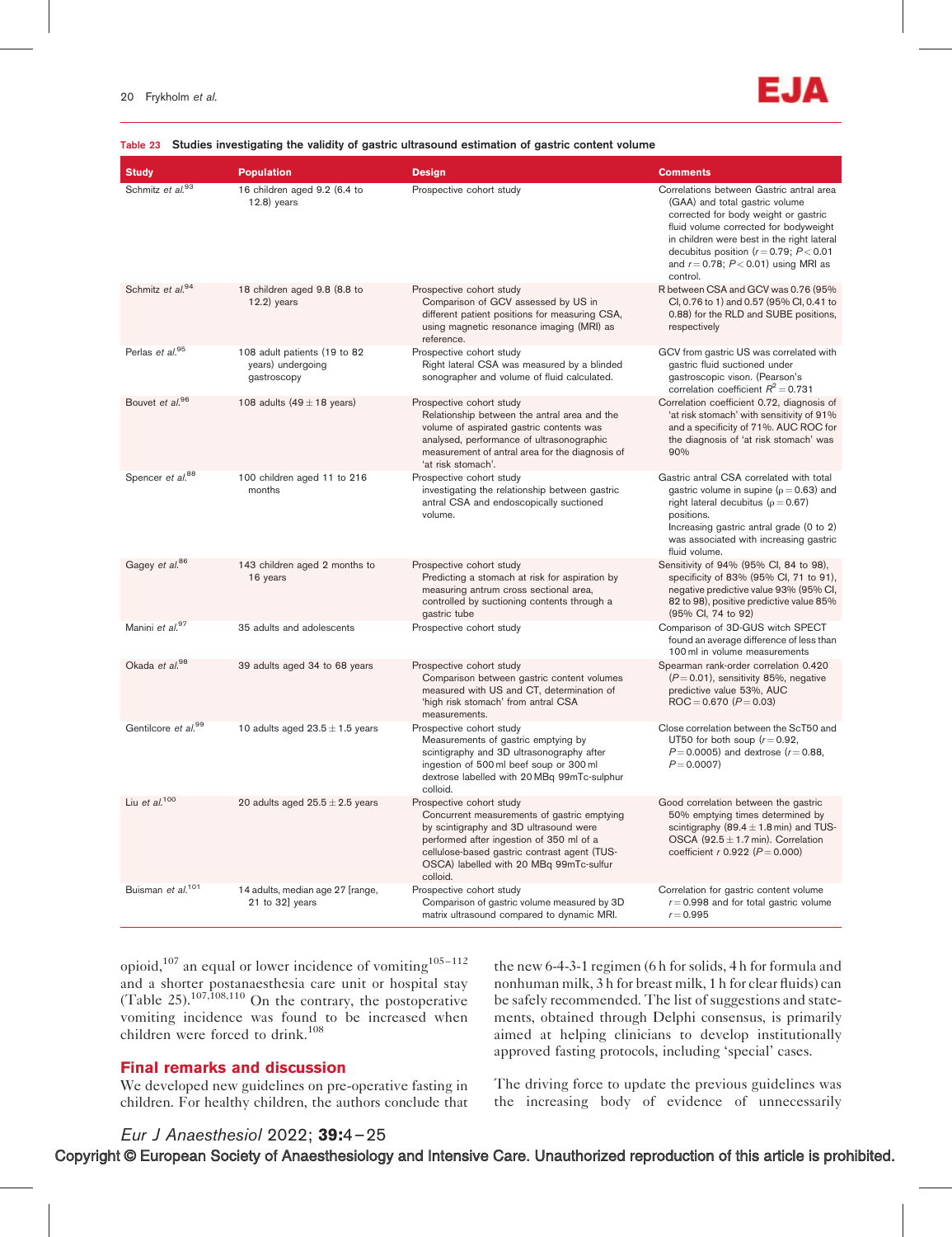#### Table 24 Gastric ultrasound for estimation of gastric content in clinical situations

| <b>Study</b>                        | <b>Population</b>                                                       | <b>Design</b>                                                                                                                                                                                                                                                                              | <b>Comments</b>                                                                                                                                                                                                                                                                                                             |
|-------------------------------------|-------------------------------------------------------------------------|--------------------------------------------------------------------------------------------------------------------------------------------------------------------------------------------------------------------------------------------------------------------------------------------|-----------------------------------------------------------------------------------------------------------------------------------------------------------------------------------------------------------------------------------------------------------------------------------------------------------------------------|
| Kruisselbrink et al. <sup>102</sup> | 40 adults $(37 \pm 10 \text{ years})$                                   | Randomised clinical trial.<br>Antral ultrasound in fasted individuals<br>and after ingesting either clear fluids<br>(250 ml of apple juice) or a solid meal<br>(one muffin and a cup of coffee with<br>cream)                                                                              | Ultrasound had a sensitivity of 1.0 (95% CI,<br>0.925 to 1.0), a specificity of 0.975 (95% CI,<br>0.95 to 1.0), a positive predictive value of<br>0.976 (95% Cl, 0.878 to 1.0) and a negative<br>predictive value of 1.0 (95% CI, 0.92 to 1.0)                                                                              |
| Mackenzie et al. <sup>103</sup>     | 45 adults (median 32 years)                                             | Randomised clinical trial.<br>Test performance of emergency<br>physician ultrasound for the identification<br>of gastric contents in randomised<br>individuals after fasting for at least 10 h or<br>consuming 50 g of carbohydrates and<br>300 ml of water                                | Very good inter-rater agreement for the overall<br>interpretation ( $\kappa = 0.64$ , 95% Cl, 0.5 to 0.78)                                                                                                                                                                                                                  |
| Moser et al. <sup>104</sup>         | 100 patients (11 to 216 months)<br>(Cohort from Spencer et al.<br>2014) | Prospective observational study. Sensitivity<br>and specificity of a single CSA cut-off<br>measurement in supine and right lateral<br>decubitus positions in paediatric patients                                                                                                           | CSA cut-off measurement of 3.07 cm <sup>2</sup> in the<br>RLD position has 76% sensitivity and 67%<br>specificity in the ability to discriminate an<br>empty antrum                                                                                                                                                         |
| Spencer et al. <sup>88</sup>        | 100 children (11 to 216 months)                                         | Prospective cohort study                                                                                                                                                                                                                                                                   | Gastric antral CSA correlated with total gastric<br>volume in supine ( $\rho = 0.63$ ) and RLD<br>$(p = 0.67)$ positions. Mathematical best-fit<br>model to predict gastric volumes RLD CSA<br>and age $(R^2 = 0.60)$ . Increasing gastric antral<br>grade (0 to 2) was associated with increasing<br>gastric fluid volume. |
| Gagey et al. <sup>86</sup>          | 143 children 2 months to 16<br>years                                    | Prospective cohort study.<br>Predicting a stomach 'at risk' of<br>aspiration by measuring antrum cross-<br>sectional area. Controlled by suctioning<br>contents through a gastric tube                                                                                                     | Sensitivity 94 (95% Cl, 84 to 98)%, specificity of<br>83 (95% Cl, 71 to 91)%, negative predictive<br>value 93 (95% Cl, 82 to 98)%, positive<br>predictive value 85 (95% Cl, 74 to 92)%                                                                                                                                      |
| Perlas et al. <sup>95</sup>         | 108 adult patients (19 to 82<br>years)                                  | Prospective cohort study.<br>Patients randomised to ingest one of six<br>predetermined volumes of apple juice<br>after an 8-h fasting period. A cross-<br>sectional area of the antrum in the right<br>lateral decubitus position (Right lat CSA)<br>was measured by a blinded sonographer | A new best fit mathematical model to predict<br>gastric fluid volume based on measurements<br>of Right lat CSA was presented                                                                                                                                                                                                |
| Manini et al. <sup>97</sup>         | 35 adults and adolescents                                               | Prospective observational study                                                                                                                                                                                                                                                            | Comparison of 3D-GUS witch SPECT found an<br>average difference of less than 100 ml in<br>volume measurements. Large coefficients of<br>variation reflect the learning stage of operators                                                                                                                                   |

prolonged and potentially harmful fasting times in children, and recent studies suggesting safety with liberalised fasting regimens that result in shorter fasting times. Sufficient evidence (Grade 1) was found to recommend a minimum fasting time of 1 h for clear fluids and three hours for breast milk. There was weaker (Grade 2) evidence to suggest the option of allowing a light breakfast four hours before anaesthesia induction in children. Several specific patient factors and conditions for which clinicians may need guidance were also addressed.

Recommendations that did not reach full agreement in the final discussion were R8 concerning breast milk allowed until 3h prior to anaesthesia, S10 concerning infant formula allowed until 4 h before anaesthesia and S12 concerning a 'light breakfast' 4 h before anaesthesia. One task force member argued that milk fortifiers and the variation in composition of available infant formula products could lead to some children having solid-type residual gastric contents due to reduced fasting intervals. Three members were concerned that allowing solids up to 4 h before anaesthesia could put children at risk of aspiration.

For some time, several centres in Europe have allowed a 'light breakfast' of, for example, buttered toast with jam or cereals with milk four hours before anaesthesia. There is, however, a lack of evidence to recommend less than a 6-h fasting interval for solids or nonclear fluids such as milk and protein-enriched fluids.

During the Delphi process, the panel voted for issuing an expert opinion after considering the arguments in a pro and con fashion. The main argument for allowing a light breakfast 4 h before anaesthesia is to increase the wellbeing of children scheduled for anaesthesia in the afternoon. Several paediatric centres in Europe have successfully implemented this practice without experiencing an increase of aspiration events during anaesthesia. Examples of light breakfast protocols are supplied in Appendix 6, [http://links.lww.com/EJA/A620.](http://links.lww.com/EJA/A620)

The main arguments against reducing the fasting interval for solids are:

(1) As long as children are allowed clear fluids to drink, they will not suffer the negative

#### Eur J Anaesthesiol 2022; 39:4–25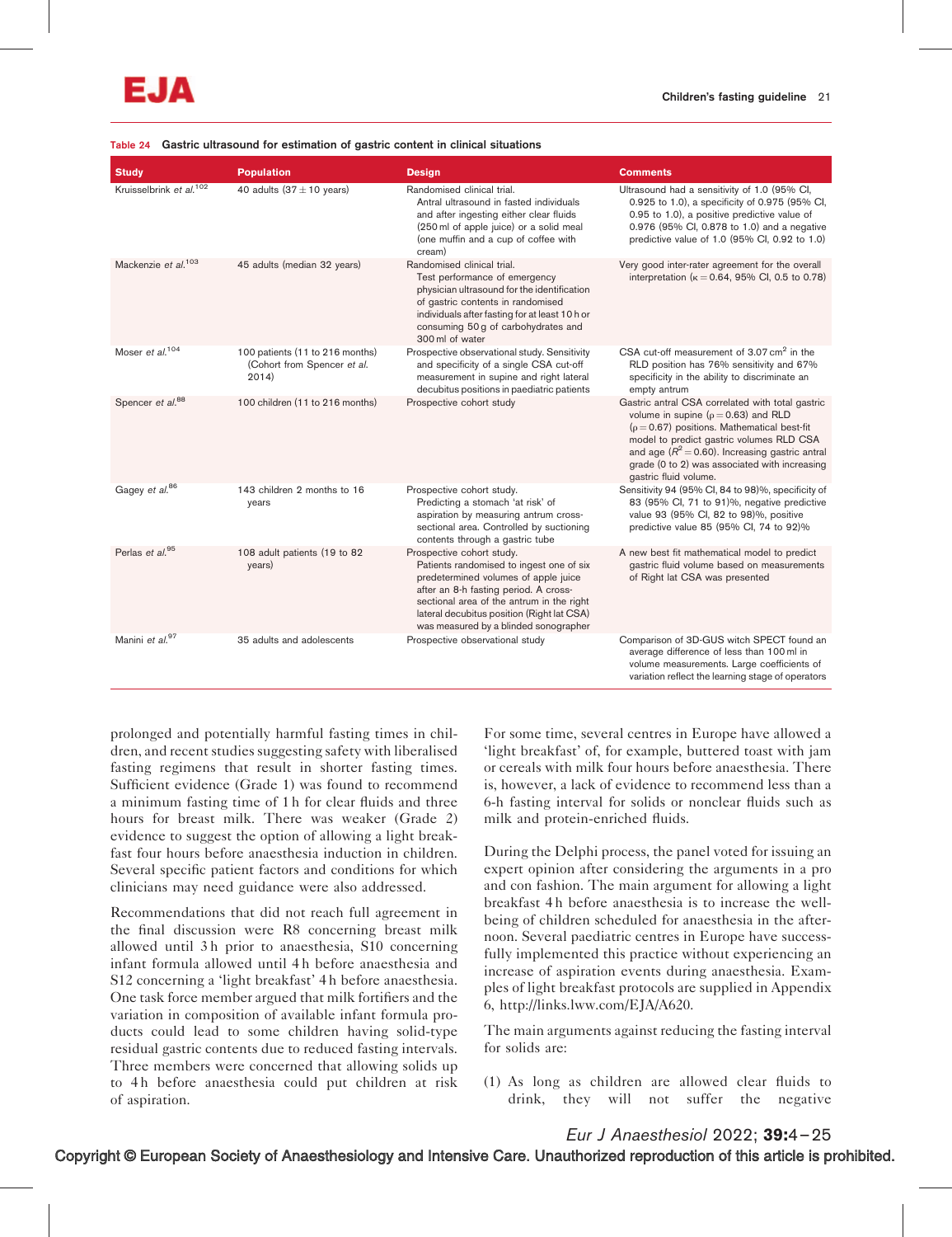### Table 25 Postoperative fluid intake



| <b>Population</b>                                                        | <b>Design</b>                                                                                                                                                  | <b>Comments</b>                                                                                                                                              |
|--------------------------------------------------------------------------|----------------------------------------------------------------------------------------------------------------------------------------------------------------|--------------------------------------------------------------------------------------------------------------------------------------------------------------|
| 147 children, $4.8 \pm 2.6$ years<br>scheduled for outpatient<br>surgery | Randomised controlled study. Children<br>randomised to liberal intake of food and<br>drink or fasting for 6h.                                                  | Liberal postoperative fluid intake was<br>found to increase the postoperative well<br>being                                                                  |
| 2000 children                                                            | Randomised controlled study. Early<br>postoperative fluid intake $<$ 5 ml kg <sup>-1</sup> vs.<br>delayed fluid intake (4 h postoperatively)                   | Liberal postoperative fluid intake was<br>found to decrease thirst, increase<br>satisfaction, with equal incidence of<br>vomiting.                           |
| 231 children, 6 months to 4<br>years                                     | Randomised controlled study. Liberal<br>intake group offered apple juice<br>$10$ ml kg <sup>-1</sup>                                                           | Early postoperative fluid intake was<br>associated with a reduction in opioid<br>use, vomiting and length of PACU stay                                       |
| 989 children, 1 month to 18<br>years                                     | Randomised controlled study. Children<br>randomised to mandatory or free drink<br>before discharge                                                             | In the day surgery unit, only 14% of the<br>elective drinkers vomited compared to<br>23% of the mandatory drinker group<br>(P < 0.001)                       |
| 237 children, 2 to 7 years                                               | Randomised controlled study. Children<br>randomised to clear fluid intake 1 or 2 h<br>after emergence and randomised to<br>drinks at room or body temperature. | Lower incidence in POV when the offered<br>fluids were heated to body temperature                                                                            |
| 200 children undergoing<br>tonsillectomy                                 | Randomised cohort study. 100 children<br>required to drink 20 ml $kg^{-1}$ before<br>discharge, 100 children allowed free<br>clear fluids                      | Shorter PACU or hospital stay after a<br>liberal postoperative fluid intake                                                                                  |
| 93 children, 2 to 12 years<br>undergoing adeno-<br>tonsillectomy         | Randomised controlled study. Children<br>either encouraged to drink 240 ml clear<br>fluids or allowed clear fluids.                                            | The incidence of emesis was higher in<br>both the encouraged (41 vs. 14%) and<br>voluntary group (40 vs. 26%) when the<br>goal volume of 240 ml was reached. |
| 317 children undergoing day<br>surgery                                   | Randomised cohort study. Children<br>randomised by cohort to either drink or<br>withhold oral fluids 4 to 6h<br>postoperatively                                | Lower POV incidence in a restrictive<br>compared with a liberal group but<br>several confounding factors make the<br>implications unclear                    |
|                                                                          |                                                                                                                                                                |                                                                                                                                                              |

PACU, postanaesthesia care unit; POV, postoperative vomiting.

consequences of long fasting such as dehydration, hunger and thirst;

- (2) A guideline must consider both cultural differences and individual food habits, which may pose a risk for some children ingesting large quantities of food if allowed, leading to gastric content of residual solids after 4 h;
- (3) Aspiration of solids is more dangerous than aspiration of clear fluids, as they may cause lung injury and obstruct the airway.
- (4) The interindividual variability of gastric emptying implies that some children having even a 'light' breakfast will not have an empty stomach after 4 h.83,86,113,114 There is a paucity of safety studies with adequate sample sizes.

However, the panel agreed that institutions that have established a local protocol allowing a light breakfast could continue this practice (Appendix 6, [http://](http://links.lww.com/EJA/A620) [links.lww.com/EJA/A620](http://links.lww.com/EJA/A620)). These local protocols require a clear definition of a light breakfast, precise instructions to patients and/or parents, and ensure detailed questioning of the last oral intake. There should preferably be audits for the incidence of aspiration and regurgitation.

Before induction each child should be asked about volume, timing and type of food ingested. Furthermore, children with extreme eating habits are neither covered by the 6-h rule for solids nor the 4-h rule for nonclear fluids. Very large or fatty meals may take longer than 6 h

for complete gastric emptying. When in doubt, the safest management plan should be used, including cancelling the case if necessary.

The literature review revealed large gaps in the evidence regarding pre-operative fasting in children. Although randomised controlled studies of safety regarding the risk of pulmonary aspiration may be difficult to perform, large cohort studies, if possible multicentre and international, would contribute to the evidence base. The authors recommend that paediatric anaesthesia practice is continuously audited regarding safety and peri-operative adverse events. This is especially so when more liberal fasting regimes are implemented. Large-scale observational studies are also needed to confirm the present guideline's expert opinion recommendations regarding the influence of comorbidity and the impact of specific medications. Large data sets, utilising the ever more common electronic patient records, will doubtlessly help in this endeavour.

In addition, there is much research needed to increase the understanding of well tolerated limits for intake of solids and milk-based products. Observational and even randomised controlled studies of gastric emptying of food with different caloric content or other characteristics could be designed to make it possible to liberalise fasting for nonclear fluids and food in future updates of this guideline. More research is needed to establish a better definition of a light breakfast, including an estimate of its caloric/fat content.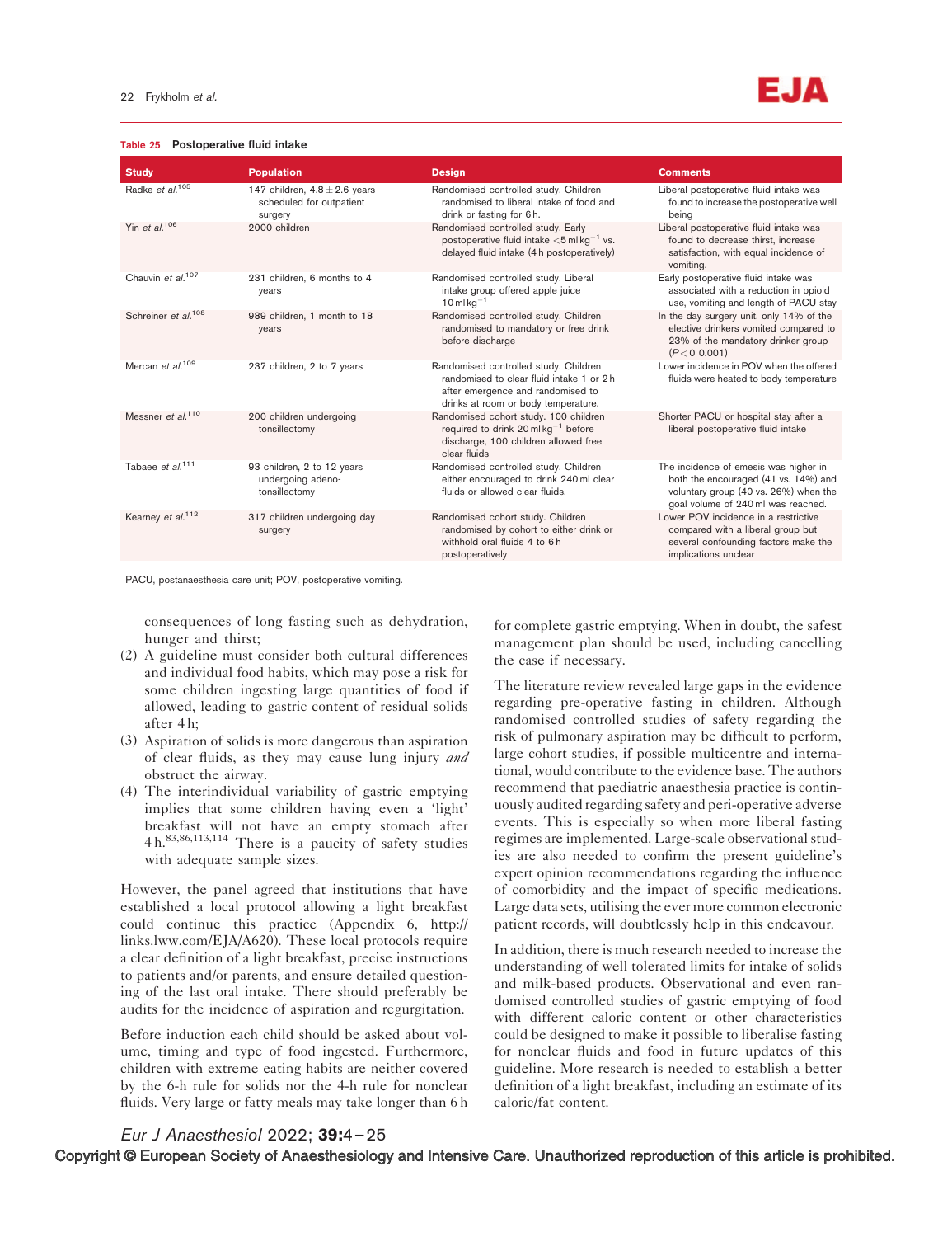# EJΑ

Furthermore, the benefits of ultrasound-guided anaesthetic strategy on patient outcome in terms of both reducing the frequency of pulmonary aspiration of gastric contents and the complications related to rapid sequence induction in children have not been assessed. Further research is required to make specific recommendations regarding the quality of data acquired with GUS and the use of GUS in clinical decision making.

The main goal of previous and the present guidelines for pre-anaesthetic fasting was to reduce the risk of aspiration. Whatever the fasting regimen followed and the child's actual fasting time, we should keep in mind that the risk of regurgitation or aspiration is present in any sedation/ general anaesthesia procedure, and the risk is increased in emergency cases and in any child with gastrointestinal obstruction. Other major causes of regurgitation or aspiration at the time of induction are inadequate anaesthesia depth or airway problems; anaesthesiologists must be trained to recognise and manage these rare events adequately.

Addendum: during the publication process for this guideline, additional publications supporting some of the recommendations and suggestions have been published.115,116

#### Acknowledgements relating to this article

The authors wish to thank Janne Vendt and Kazuko Gustavsson for conducting literature searches, and Pierre Harlet and Sophie Bouchard at the ESAIC Guideline office for secretarial assistance. The guideline was funded by ESAIC. There were no conflicts of interests.

Funding: the work was funded by the ESAIC.

Conflicts of interest: the authors state no conflicts of interest.

#### References

- 1 Smith I, Kranke P, Murat I, et al. Perioperative fasting in adults and children: guidelines from the European Society of Anaesthesiology. Eur J Anaesthesiol 2011; 28:556–569.
- 2 Practice Guidelines for Preoperative Fasting and the Use of Pharmacologic Agents to Reduce the Risk of Pulmonary Aspiration: Application to Healthy Patients Undergoing Elective Procedures: an updated report by the American Society of Anesthesiologists Task Force on Preoperative Fasting and the Use of Pharmacologic Agents to Reduce the Risk of Pulmonary Aspiration. Anesthesiology 2017; 126:376–393.
- 3 Frykholm P, Schindler E, Sumpelmann R, Walker R, Weiss M. Preoperative fasting in children: review of existing guidelines and recent developments. Br J Anaesth 2018; 120:469–474.
- 4 Engelhardt T, Wilson G, Horne L, Weiss M, Schmitz A. Are you hungry? Are you thirsty? Fasting times in elective outpatient pediatric patients. Paediatr Anaesth 2011; 21:964–968.
- 5 Williams C, Johnson PA, Guzzetta CE, et al. Pediatric fasting times before surgical and radiologic procedures: benchmarking institutional practices against national standards. J Pediatr Nurs 2014; 29:258–267.
- 6 Al-Robeye AM, Barnard AN, Bew S. Thirsty work: exploring children's experiences of preoperative fasting. Paediatr Anaesth 2020; 30:  $43 - 49$ .
- 7 Andersson H, Zaren B, Frykholm P. Low incidence of pulmonary aspiration in children allowed intake of clear fluids until called to the operating suite. Paediatr Anaesth 2015; 25:770–777.
- 8 Newton RJG, Stuart GM, Willdridge DJ, Thomas M. Using quality improvement methods to reduce clear fluid fasting times in children on a preoperative ward. Paediatr Anaesth 2017; 27:793–800.
- 9 Isserman R, Elliott E, Subramanyam R, et al. Quality improvement project to reduce pediatric clear liquid fasting times prior to anesthesia. Paediatr Anaesth 2019; 29:698-704.
- 10 Borland LM, Sereika SM, Woelfel SK, et al. Pulmonary aspiration in pediatric patients during general anesthesia: incidence and outcome. J Clin Anesth 1998; 10:95–102.
- 11 Walker RW. Pulmonary aspiration in pediatric anesthetic practice in the UK: a prospective survey of specialist pediatric centers over a one-year period. Paediatr Anaesth 2013; 23:702–711.
- 12 Warner MA, Warner ME, Warner DO, et al. Perioperative pulmonary aspiration in infants and children. Anesthesiology 1999; 90:66–71.
- 13 Tan Z, Lee SY. Pulmonary aspiration under GA: a 13-year audit in a tertiary pediatric unit. Paediatr Anaesth 2016; 26:547–552.
- 14 Kelly CJ, Walker RW. Perioperative pulmonary aspiration is infrequent and low risk in pediatric anesthetic practice. Paediatr Anaesth 2015: 25:36-43.
- 15 Schmitz A, Kellenberger CJ, Lochbuehler N, et al. Effect of different quantities of a sugared clear fluid on gastric emptying and residual volume in children: a crossover study using magnetic resonance imaging. Br J Anaesth 2012; 108:644–647.
- 16 Linscott D. SPANZA endorses 1-h clear fluid fasting consensus statement. Paediatr Anaesth 2019; 29:292.
- 17 Rosen D, Gamble J, Matava C. Canadian Pediatric Anesthesia Society statement on clear fluid fasting for elective pediatric anesthesia. Can J Anaesth 2019; 66:991–992.
- 18 Thomas M, Morrison C, Newton R, Schindler E. Consensus statement on clear fluids fasting for elective pediatric general anesthesia. Paediatr Anaesth 2018; 28:411-414.
- 19 Disma N, Thomas M, Afshari A, Veyckemans F, De Hert S. Clear fluids fasting for elective paediatric anaesthesia: the European Society of Anaesthesiology consensus statement. Eur J Anaesthesiol 2019; 36:173–174.
- 20 De Robertis E, Longrois D. To streamline the guideline challenge: the European Society of Anaesthesiology policy on guidelines development. Eur J Anaesthesiol 2016; 33:794–799.
- 21 Guyatt GH, Oxman AD, Vist GE, et al. GRADE: an emerging consensus on rating quality of evidence and strength of recommendations. BMJ 2008; 336:924–926.
- 22 Beck CE, Rudolph D, Mahn C, et al. Impact of clear fluid fasting on pulmonary aspiration in children undergoing general anesthesia: results of the German prospective multicenter observational (NiKs) study. Paediatr Anaesth 2020; 30:892–899.
- 23 Huang X, Zhang H, Lin Y, et al. Effect of oral glucose water administration 1 h preoperatively in children with cyanotic congenital heart disease: a randomized controlled trial. Med Sci Monitor 2020; 26:e922642.
- 24 Schmidt AR, Buehler KP, Both C, et al. Liberal fluid fasting: impact on gastric pH and residual volume in healthy children undergoing general anaesthesia for elective surgery. Br J Anaesth 2018; 121:647–655.
- 25 Schmidt AR, Buehler P, Seglias L, et al. Gastric pH and residual volume after 1 and 2 h fasting time for clear fluids in children. Br J Anaesth 2015; 114:477–482.
- 26 Dennhardt N, Beck C, Huber D, et al. Optimized preoperative fasting times decrease ketone body concentration and stabilize mean arterial blood pressure during induction of anesthesia in children younger than 36 months: a prospective observational cohort study. Paediatr Anaesth 2016; 26:838–843.
- 27 Simpao AF, Wu L, Nelson O, et al. Preoperative fluid fasting times and postinduction low blood pressure in children: a retrospective analysis. Anesthesiology 2020; 133:523–533.
- 28 Friesen RH, Wurl JL, Friesen RM. Duration of preoperative fast correlates with arterial blood pressure response to halothane in infants. Anesth Analg 2002; 95:1572-1576; table of contents.
- 29 Andersson H, Hellstrom PM, Frykholm P. Introducing the 6-4-0 fasting regimen and the incidence of prolonged preoperative fasting in children. Paediatr Anaesth 2018; 28:46-52.
- 30 Litman RS, Wu CL, Quinlivan JK. Gastric volume and pH in infants fed clear liquids and breast milk prior to surgery. Anesth Analg 1994; 79:482–485.
- 31 McClure RJ, Newell SJ. Effect of fortifying breast milk on gastric emptying. Arch Dis Child Fetal Neonatal Ed 1996; 74:F60–62.
- 32 Ewer AK, Yu VY. Gastric emptying in preterm infants: the effect of breast milk fortifier. Acta Paediatr 1996; 85:1112–1115.
- 33 Gridneva Z, Hepworth AR, Wan JT, et al. Effect of human milk appetite hormones, macronutrients, and infant characteristics on gastric emptying and breastfeeding patterns of term fully breastfed infants. Nutrients 2017; 9:15.
- 34 Sethi AK, Chatterji C, Bhargava SK, et al. Safe preoperative fasting times after milk or clear fluid in children. A preliminary study using real-time ultrasound. Anaesthesia 1999; 54:51-59.
- 35 Perrella SL, Hepworth AR, Gridneva Z, et al. Gastric emptying of different meal volumes of identical composition in preterm infants: a time series analysis. Pediatr Res 2017; 83:778–783.

# Eur J Anaesthesiol 2022; 39:4–25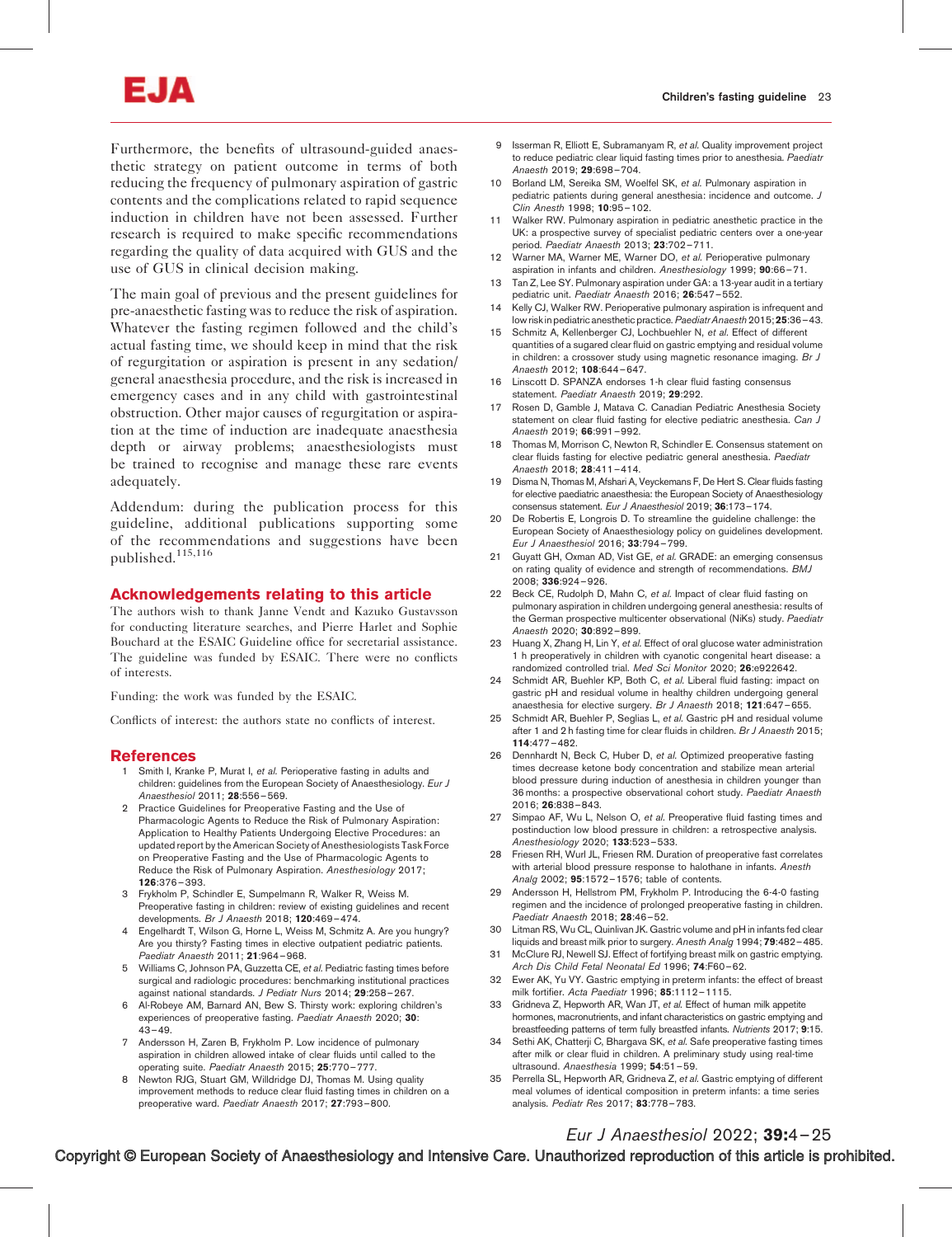- 36 Yigit S, Akgoz A, Memisoglu A, et al. Breast milk fortification: effect on gastric emptying. J Matern Fetal Neonatal Med 2008; 21:843–846.
- 37 Van Den Driessche M, Peeters K, Marien P, et al. Gastric emptying in formula-fed and breast-fed infants measured with the C-13-octanoic acid breath test. J Pediatr Gastroenterol Nutr 1999: 29:46-51.
- 38 Perrella SL, Hepworth AR, Simmer KN, Geddes DT. Influences of breast milk composition on gastric emptying in preterm infants. J Pediatr Gastroenterol Nutr 2015; 60:264–271.
- 39 Perrella SL, Hepworth AR, Gridneva Z, et al. Gastric emptying and curding of pasteurized donor human milk and mother's own milk in preterm infants. J Pediatr Gastroenterol Nutr 2015; 61:125-129.
- 40 Riezzo G, Indrio F, Montagna O, et al. Gastric electrical activity and gastric emptying in preterm newborns fed standard and hydrolysate formulas. J Pediatr Gastroenterol Nutr 2001; 33:290-295.
- 41 Staelens S, Van den Driessche M, Barclay D, et al. Gastric emptying in healthy newborns fed an intact protein formula, a partially and an extensively hydrolysed formula. Clin Nutr 2008; 27:264–268.
- 42 Song IK, Kim HJ, Lee JH, et al. Ultrasound assessment of gastric volume in children after drinking carbohydrate-containing fluids. Br J Anaesth 2016; 116:513–517.
- 43 Du T, Hill L, Ding L, et al. Gastric emptying for liquids of different compositions in children. Br J Anaesth 2017; 119:948–955.
- 44 Zhang YL, Li H, Zeng H, et al. Ultrasonographic evaluation of gastric emptying after ingesting carbohydrate-rich drink in young children: a randomized crossover study. Paediatr Anaesth 2020; 30:599–606.
- 45 Schmitz A, Kellenberger CJ, Liamlahi R, et al. Residual gastric contents volume does not differ following 4 or 6 h fasting after a light breakfast: a magnetic resonance imaging investigation in healthy nonanaesthetised school-age children. Acta Anaesthesiol Scand 2012; 56:589–594.
- 46 Beck CE, Witt L, Albrecht L, et al. Ultrasound assessment of gastric emptying time after a standardised light breakfast in healthy children: a prospective observational study. Eur J Anaesthesiol 2018; 35:937-941.
- 47 Braden B, Peterknecht A, Piepho T, et al. Measuring gastric emptying of semisolids in children using the 13C-acetate breath test: a validation study. Dig Liver Dis 2004; 36:260-264.
- 48 Brun AC, Stordal K, Johannesdottir GB, et al. The effect of protein composition in liquid meals on gastric emptying rate in children with cerebral palsy. Clin Nutr 2012; 31:108-112.
- 49 Aktas A, Ciftci I, Caner B. The relation between the degree of gastrooesophageal reflux and the rate of gastric emptying. Nucl Med Commun 1999; 20:907–910.
- 50 Argon M, Duygun U, Daglioz G, et al. Relationship between gastric emptying and gastroesophageal reflux in infants and children. Clin Nucl Med 2006; 31:262–265.
- 51 Cunha Cruvinel MG, Souto Bittencourt PF, De Rezende Costa JR, Vieira Barbosa PR. Residual gastric volume and risk for pulmonary aspiration in children with gastroesophageal reflux. Comparative study. [Portuguese, English]. Rev Brasil Anestesiol 2004; 54:37–42.
- 52 Knatten CK, Avitsland TL, Medhus AW, et al. Gastric emptying in children with gastroesophageal reflux and in healthy children. J Pediatr Surg 2013; 48:1856–1861.
- 53 LiVoti G, Tulone V, Bruno R, et al. Ultrasonography and gastric emptying: evaluation in infants with gastroesophageal reflux. J Pediatr Gastroenterol Nutr 1992; 14:397–399.
- 54 Okada T, Sasaki F, Asaka M, et al. Delay of gastric emptying measured by 13C-acetate breath test in neurologically impaired children with gastroesophageal reflux. Eur J Pediatr Surg 2005; 15:77–81.
- 55 Omari TI, Benninga MA, Sansom L, et al. Effect of baclofen on esophagogastric motility and gastroesophageal reflux in children with gastroesophageal reflux disease: a randomized controlled trial. J Pediatr 2006; 149:468–474.
- 56 Pacilli M, Pierro A, Lindley KJ, et al. Gastric emptying is accelerated following laparoscopic Nissen fundoplication. Eur J Pediatr Surg 2008; 18:395–397.
- 57 Carroccio A, Iacono G, Li Voti G, et al. Gastric emptying in infants with gastroesophageal reflux. Ultrasound evaluation before and after cisapride administration. Scand J Gastroenterol 1992: 27:799-804.
- 58 Beck CE, Witt L, Albrecht L, et al. Ultrasound assessment of gastric emptying time in preterm infants: a prospective observational study. Eur J Anaesthesiol 2019; 36:406-410.
- 59 Costalos C, Gounaris A, Varhalama E, et al. Effect of low-dose cisapride on gastric emptying and QTc interval in preterm infants. Acta Paediatr 2000; 89:1446–1448.
- 60 Gounaris A, Costalos C, Varchalama L, et al. Gastric emptying in very-lowbirth-weight infants treated with nasal continuous positive airway pressure. J Pediatr 2004: **145**:508-510.
- 61 Ramirez A, Wong WW, Shulman RJ. Factors regulating gastric emptying in preterm infants. J Pediatr 2006; 149:475-479.
- 62 Reddy PS, Deorari AK, Bal CS, et al. A double-blind placebo-controlled study on prophylactic use of cisapride on feed intolerance and gastric emptying in preterm neonates. Indian Pediatr 2000; 37:837-844.
- Riezzo G, Indrio F, Montagna O, et al. Gastric electrical activity and gastric emptying in term and preterm newborns. Neurogastroenterol Motil 2000; 12:223–229.
- 64 Riezzo G, Indrio F, Raimondi F, et al. Maturation of gastric electrical activity, gastric emptying and intestinal permeability in preterm newborns during the first month of life. Ital J Pediatr 2009; 35:6.
- 65 Strehl Machado R, Reber M, Da Silva Patricio FR, Kawakami E. Gastric emptying of solids is slower in functional dyspepsia unrelated to Helicobacter pylori infection in female children and teenagers. *J Pediatr* Gastroenterol Nutr 2008; 46:403–408.
- 66 Sykora J, Malan A, Zahlava J, et al. Gastric emptying of solids in children with H. pylori-positive and H. pylori-negative nonulcer dyspepsia. J Pediatr Gastroenterol Nutr 2004; 39:246–252.
- Devanarayana NM, Rajindrajith S, Perera MS, et al. Gastric emptying and antral motility parameters in children with functional dyspepsia: association with symptom severity. J Gastroenterol Hepatol 2013; 28:1161–1166.
- 68 Riezzo G, Chiloiro M, Guerra V, et al. Comparison of gastric electrical activity and gastric emptying in healthy and dyspeptic children. Dig Dis Sci 2000; 45:517–524.
- 69 Riezzo G, Cucchiara S, Chiloiro M, et al. Gastric emptying and myoelectrical activity in children with nonulcer dyspepsia. Effect of cisapride. Dig Dis Sci 1995; 40:1428–1434.
- 70 Nicolson SC, Dorsey AT, Schreiner MS. Shortened preanesthetic fasting interval in pediatric cardiac surgical patients. Anesth Analg 1992; 74:694–697.
- 71 Cook-Sather SD, Gallagher PR, Kruge LE, et al. Overweight/obesity and gastric fluid characteristics in pediatric day surgery: implications for fasting guidelines and pulmonary aspiration risk. Anesth Analg 2009; 109:727–736.
- Chiloiro M, Caroli M, Guerra V, et al. Gastric emptying in normal weight and obese children: an ultrasound study. Int J Obes Relat Metab Disord 1999; 23:1303–1306.
- 73 Montgomery M, Escobar-Billing R, Hellstrom PM, et al. Impaired gastric emptying in children with repaired esophageal atresia: a controlled study. J Pediatr Surg 1998; 33:476-480.
- 74 Romeo C, Bonanno N, Baldari S, et al. Gastric motility disorders in patients operated on for esophageal atresia and tracheoesophageal fistula: long-term evaluation. J Pediatr Surg 2000; 35:740-744.
- Perano SJ, Rayner CK, Kritas S, et al. Gastric emptying is more rapid in adolescents with type 1 diabetes and impacts on postprandial glycemia. J Clin Endocrinol Metab 2015; 100:2248–2253.
- 76 Porter JA, MacKenzie KE, Darlow BA, et al. Gastric emptying in children with type 1 diabetes mellitus: a pilot study. J Paediatr Child Health 2019; 55:416–420.
- Burke CN, D'Agostino R, Tait AR, et al. Effect of preemptive acetaminophen administered within 1 hour of general anesthesia on gastric residual volume and pH in children. J Perianesth Nurs 2019; 34:297–302.
- 78 Mikawa K, Nishina K, Maekawa N, et al. Effects of oral nizatidine on preoperative gastric fluid pH and volume in children. Br J Anaesth 1994; 73:600–604.
- Zatman TF, Hall JE, Harmer M. Gastric residual volume in children: a study comparing efficiency of erythromycin and metoclopramide as prokinetic agents. Br J Anaesth 2001; 86:869–871.
- 80 Ouanes JP, Bicket MC, Togioka B, et al. The role of perioperative chewing gum on gastric fluid volume and gastric pH: a meta-analysis. J Clin Anesth 2015; 27:146–152.
- 81 Schoenfelder RC, Ponnamma CM, Freyle D, et al. Residual gastric fluid volume and chewing gum before surgery. Anesth Analg 2006; 102:415– 417.
- 82 Franken J, Mauritz FA, Stellato RK, et al. The effect of gastrostomy placement on gastric function in children: a prospective cohort study. J Gastrointest Surg 2017; 21:1105-1111.
- 83 Bouvet L, Bellier N, Gagey-Riegel AC, et al. Ultrasound assessment of the prevalence of increased gastric contents and volume in elective pediatric patients: a prospective cohort study. Paediatr Anaesth 2018; 28:906-913.
- 84 Desgranges FP, Gagey Riegel AC, Aubergy C, et al. Ultrasound assessment of gastric contents in children undergoing elective ear, nose and throat surgery: a prospective cohort study. Anaesthesia 2017; 72:1351–1356.
- 85 Fukunaga C, Sugita M, Yamamoto T. Validity of ultrasonographic measurement of gastric volume in fasted pediatric patients without sedation. *J Anesth* 2016; 30:900-903.

# Eur J Anaesthesiol 2022; 39:4–25